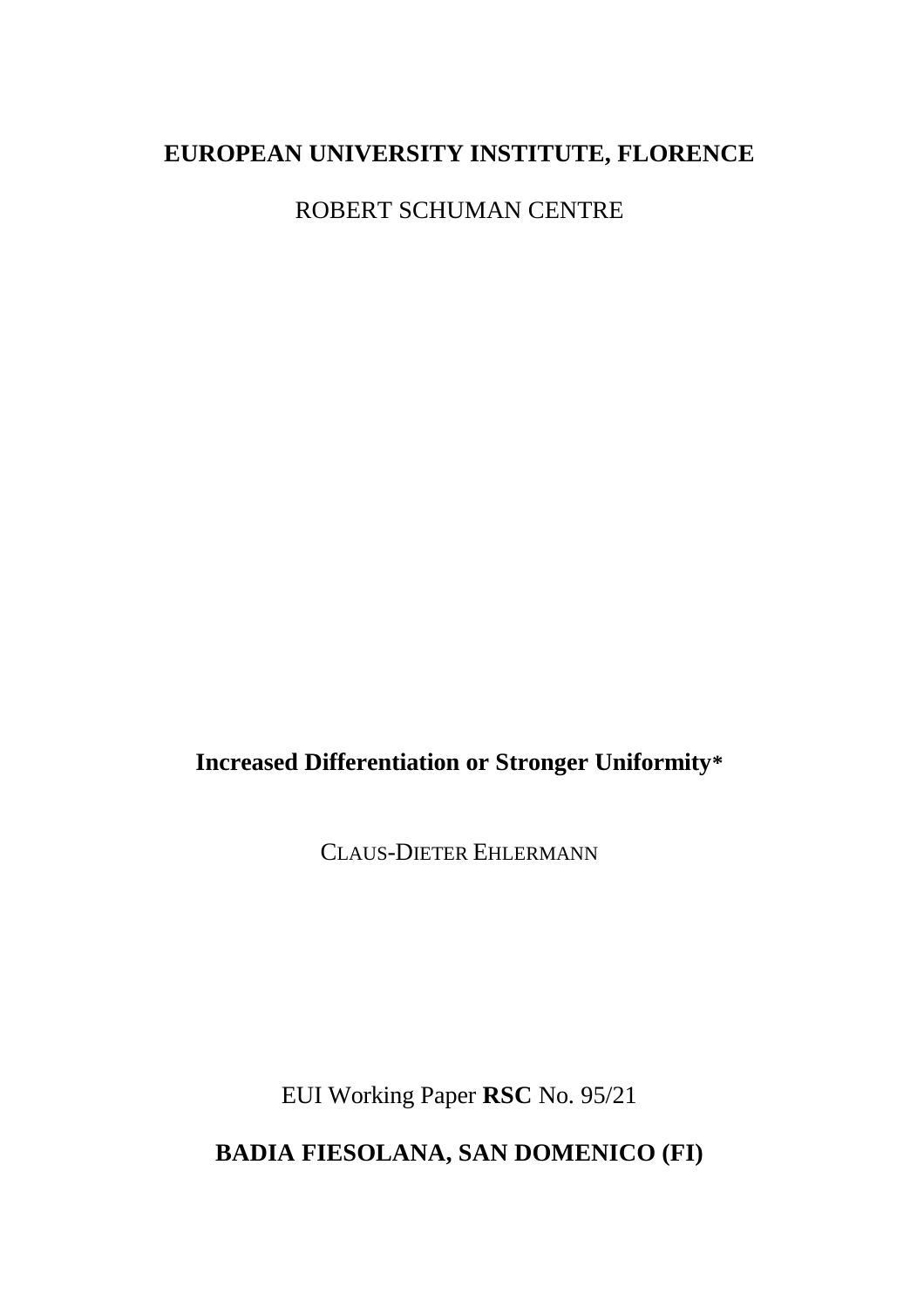All rights reserved. No part of this paper may be reproduced in any form without permission of the author.

> ©Claus-Dieter Ehlermann Printed in Italy in 1995 European University Institute Badia Fiesolana I – 50016 San Domenico (FI) Italy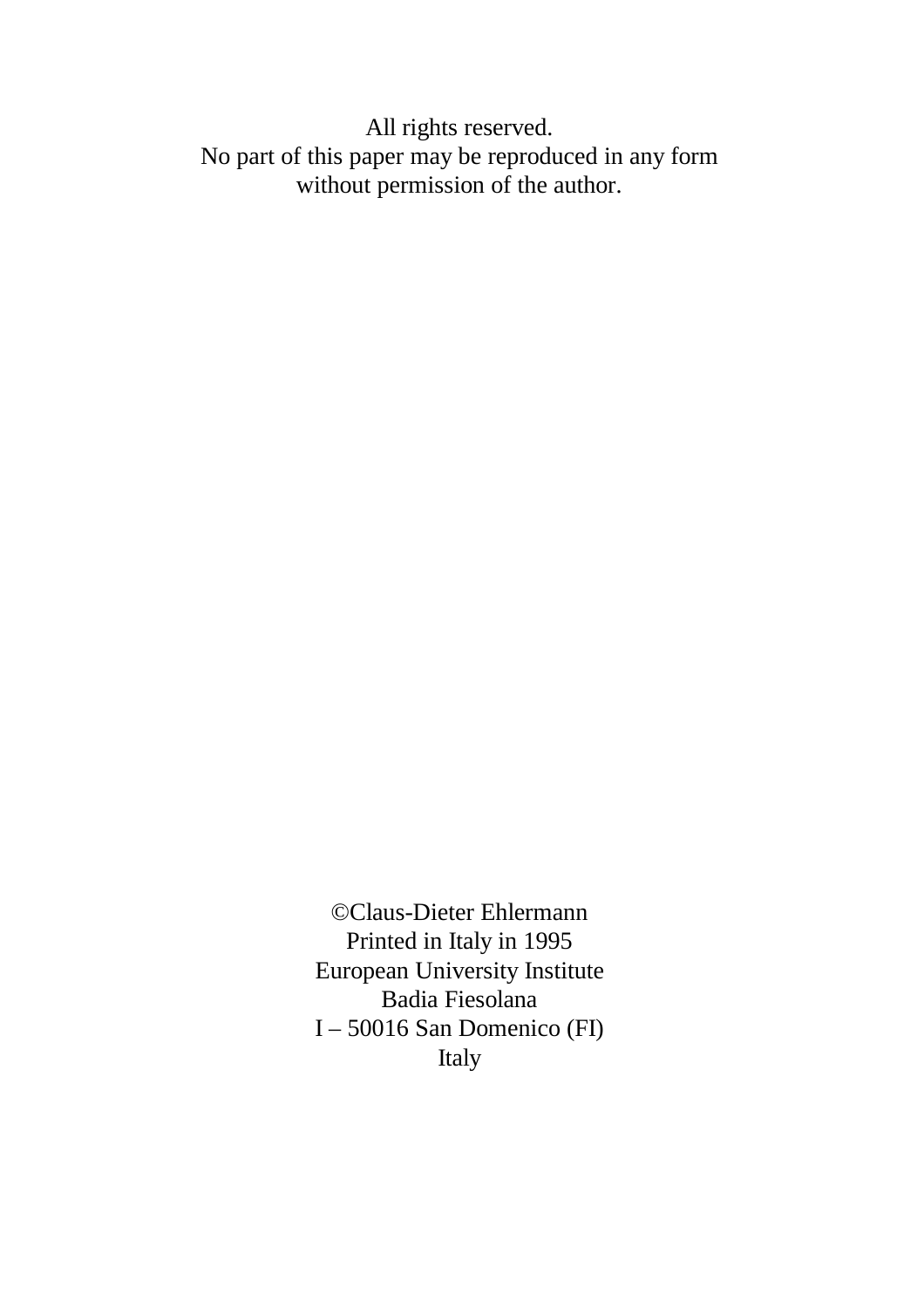**Increased Differentiation or Stronger Uniformity1**

Claus-Dieter Ehlermann

<sup>&</sup>lt;sup>1</sup> This paper is a contribution to the Conference on European Law 1995 **The Treaty on European Union - Suggestions for Revision** organised by the T. M. C. Asser Institute - The Hague (14-16) September 1995.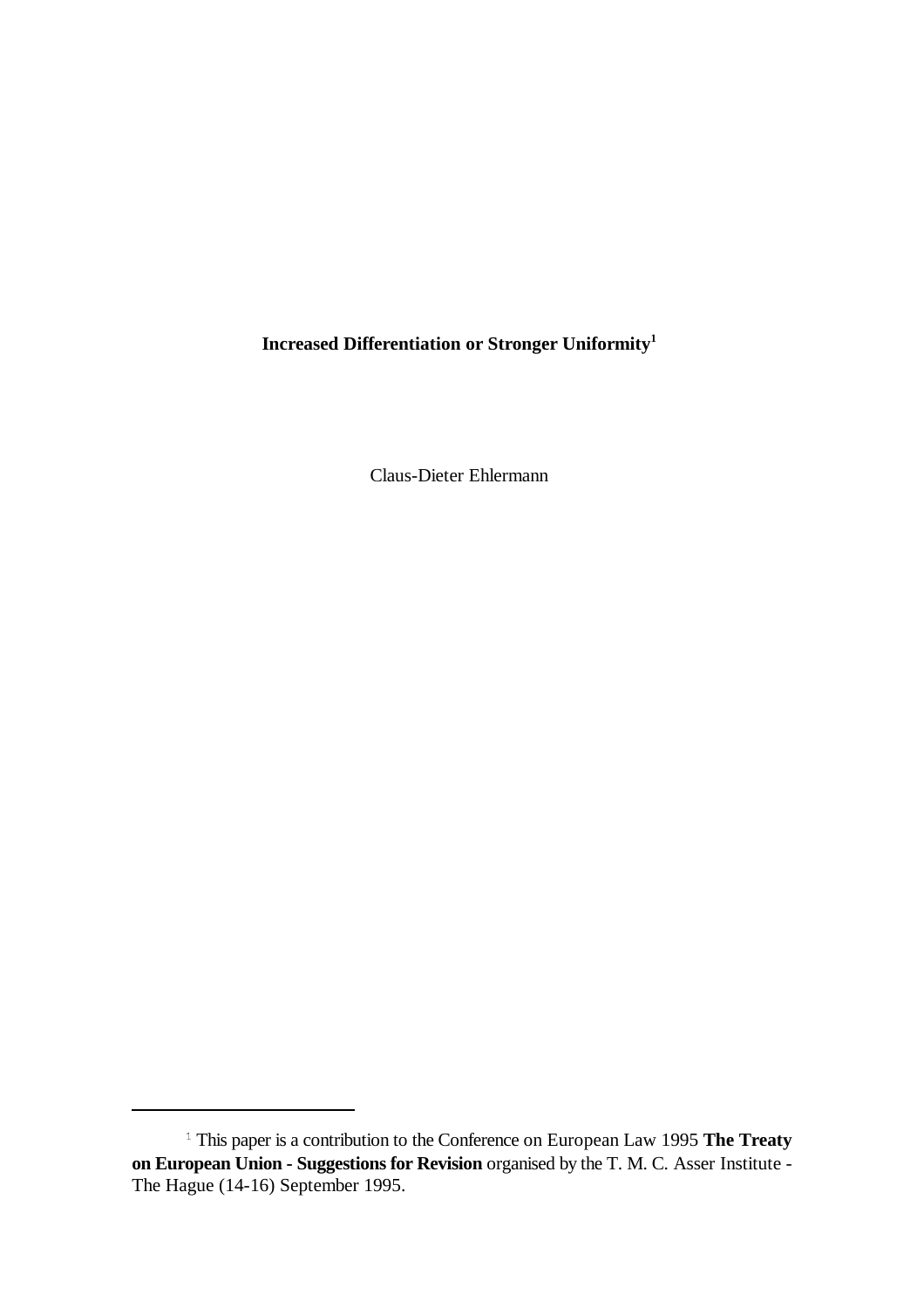#### **I. INTRODUCTION**

The overall answer to the question put to me is extremely simple: In the future the European Union will make more use of the technics of differentiated integration. The law of the European Union (whether adopted by the European Community in the framework of the "first pillar" or by the European Union in the context of the "second and the third pillar") will not be characterized by stronger uniformity. The traditional concept of differentiated integration, i. e. the pre-Maastricht concept, will of course survive. But as the Maastricht-Treaty has added at least two new and revolutionary forms of differentiation (the derogations for the UK and Denmark with respect to EMU and for the UK with respect to social policy), the next Intergovernmental Conference will (and should) open the door for more possibilities of non-traditional differentiation.

The difficult questions concern the scope and the modalities of differentiation: In what areas should non-traditional differentiation be allowed? In what institutional structures? Under what conditions? The following pages will try to give tentative answers to these highly sensitive and complex questions. The answers will reflect my training and professional experience as a lawyer; the political scientists among the readers might forgive me the shortcomings of such an approach.

#### **II. CLARIFICATION OF CONCEPTS - TERMINOLOGY**

The debate of our subject is made difficult by conceptual confusion: The terminology is not clear and needs to be clarified. In order to simplify matters I will follow the categorization used in a series of recent legal studies (in particular Quermonne, Charlemagne, Justus Lipsius, Dashwood) of our subject and exposed in detail in a not yet published thesis presented a few months ago at the College of Europe (Alexander Stubb, The Semantic Indigestion of Differentiated Integration: The Political Rethoric of the pre-1996 IGC Debate). More precisely I will use the term "differentiation" as the broadest, all embracing category which encompasses the three main sub- categories (1) "multi-speed", (2) " variable geometry" and (3) "à la carte".

A. Stubb presents these concepts and their multiple variants as follows:

Categorisation of *Differentiated* Integration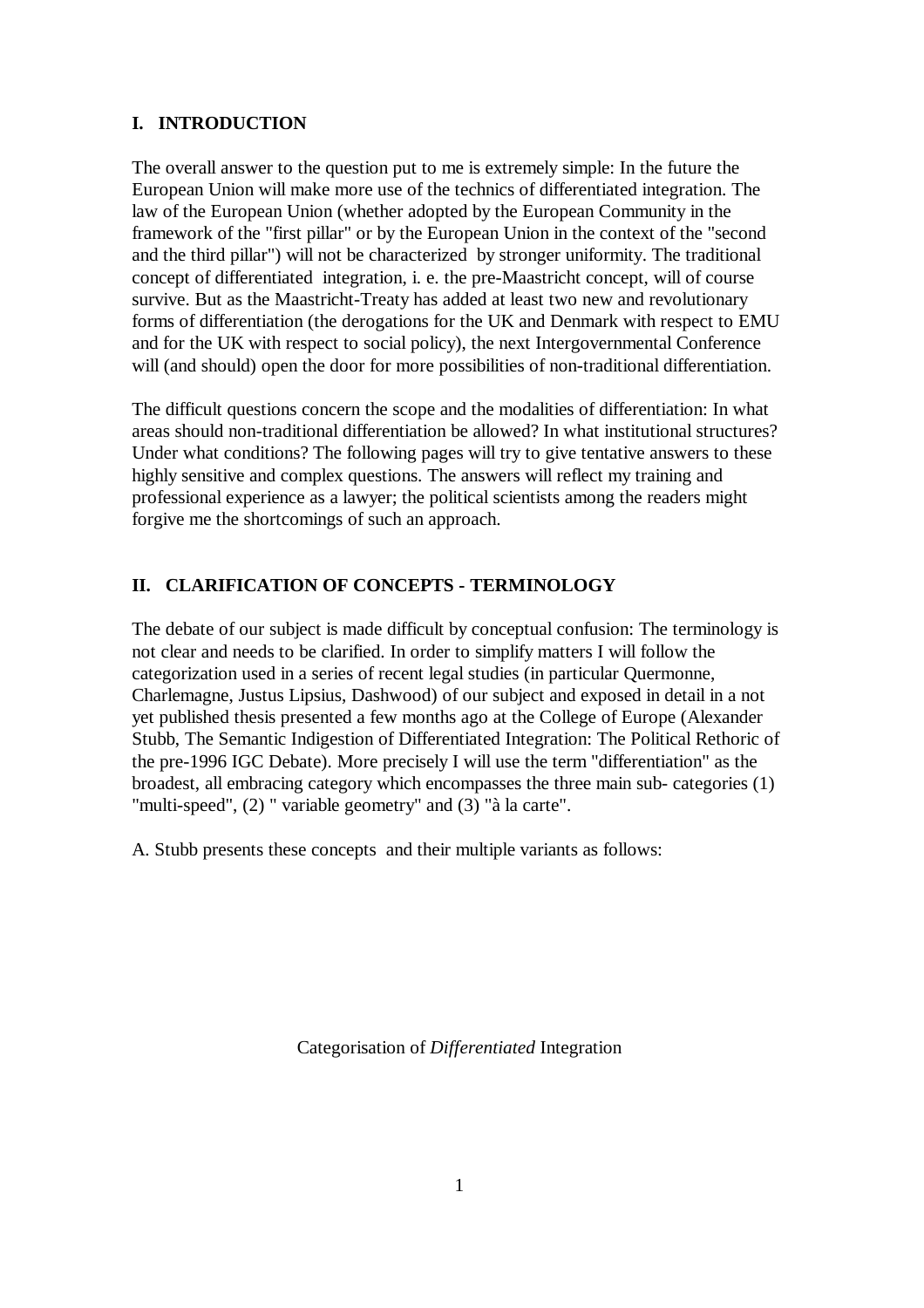| <b>VARIABLES</b>              | <b>TIME</b>                                                                                                                                                                                                                                                                     | <b>SPACE</b>                                                                                                                                                                                                                                                        | <b>MATTER</b>                                                                                                                                                                                                                                                                     |
|-------------------------------|---------------------------------------------------------------------------------------------------------------------------------------------------------------------------------------------------------------------------------------------------------------------------------|---------------------------------------------------------------------------------------------------------------------------------------------------------------------------------------------------------------------------------------------------------------------|-----------------------------------------------------------------------------------------------------------------------------------------------------------------------------------------------------------------------------------------------------------------------------------|
| <b>MAIN</b><br><b>CONCEPT</b> | <b>Multi-Speed</b>                                                                                                                                                                                                                                                              | <b>Variable</b><br><b>Geometry</b>                                                                                                                                                                                                                                  | A la Carte                                                                                                                                                                                                                                                                        |
| <b>DEFINITION</b>             | Mode of<br>differentiated<br>integration<br>according to which<br>the pursuit of<br>common objectives<br>is driven by a core<br>group of Member<br>States which are<br>both able and<br>willing to go<br>further, the<br>underlying<br>assumption being<br>that the others will | Mode of<br>differentiated<br>integration which<br>admits to<br>unattainable<br>differences within<br>the integrative<br>structure by<br>allowing<br>permanent or<br>irreversible<br>separation between<br>a hard core and<br>lesser developed<br>integrative units. | Mode of<br>differentiated<br>integration<br>whereby<br>respective<br>Member States are<br>able to pick-and-<br>choose, as from a<br><i>menu</i> , in which<br>policy area they<br>would like to<br>participate, whilst<br>at the same time<br>holding only to a<br>minimum number |
|                               | follow later.                                                                                                                                                                                                                                                                   |                                                                                                                                                                                                                                                                     | of common<br>objectives.                                                                                                                                                                                                                                                          |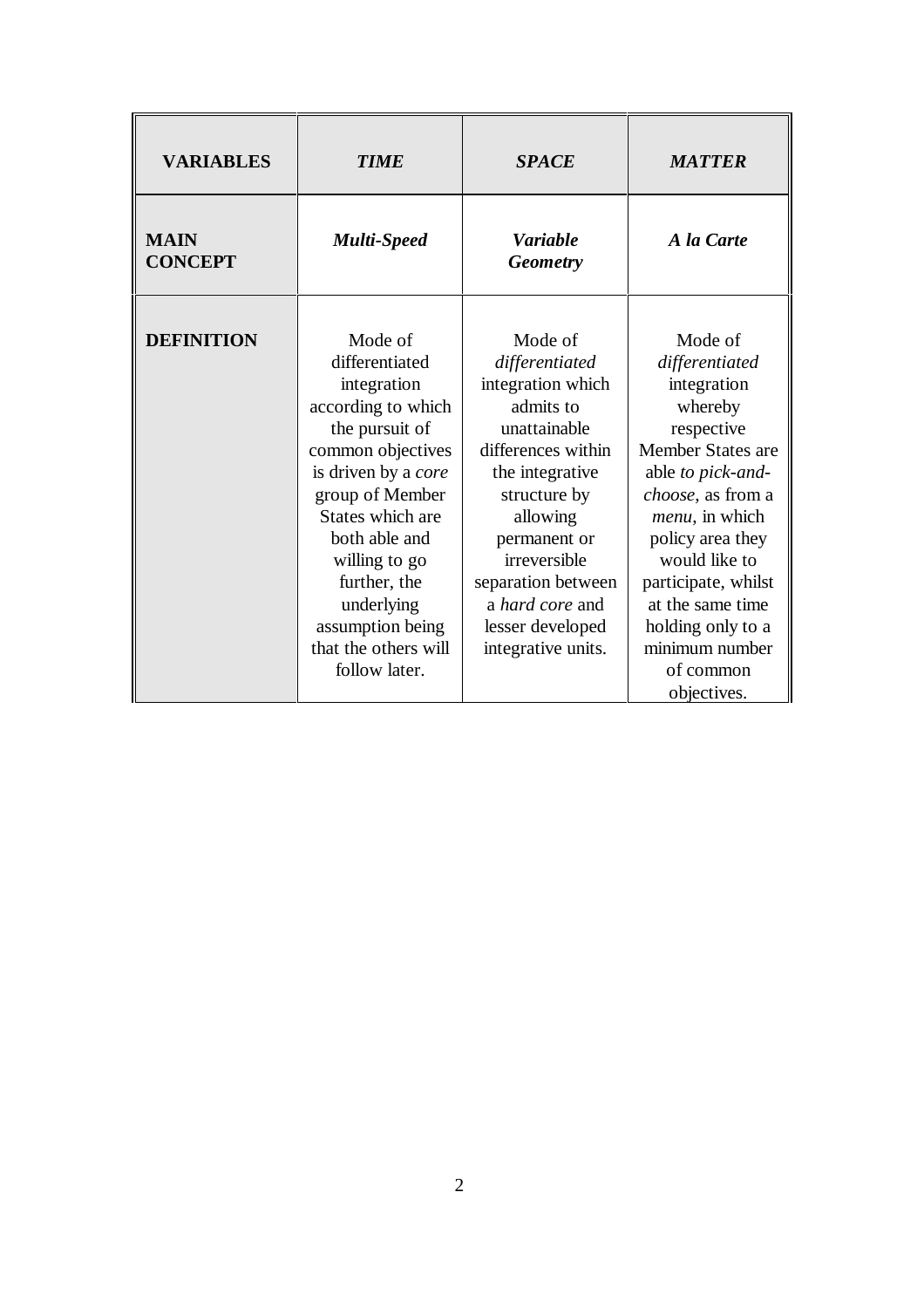| <b>VARIABLES</b>                                     | <b>TIME</b>                                                              | <b>SPACE</b>                                                                  | <b>MATTER</b>                                                                          |
|------------------------------------------------------|--------------------------------------------------------------------------|-------------------------------------------------------------------------------|----------------------------------------------------------------------------------------|
| <b>SUB/RELATED</b><br><b>CONCEPTS</b>                | English                                                                  | English                                                                       | English                                                                                |
| $\boldsymbol{\&}$<br><b>GENERAL</b><br><b>JARGON</b> | Two-Speed<br>Step-by-Step<br>Graduated<br>Integration<br>Differentiation | Concentric Circles<br>Two-Tier<br>Multi-Tier<br>Two-Level<br>Multi-Level      | Pick-and-Choose<br><b>Overlapping Circles</b><br>$Opt-In$<br>$Opt-Out$<br>$Opt$ - $Up$ |
|                                                      | <b>Hard Core</b><br>Variable Speed                                       | "Swing Wing"<br>"Circles of<br>Solidarity"                                    | Opt-Down<br><b>Bits-and-Pieces</b><br>Ad Libitum                                       |
|                                                      | <b>Français</b><br><b>Plusieurs Vitesses</b>                             | Many Circles<br><b>Imperial Circles</b><br>Restrained                         | Integration<br><b>Français</b>                                                         |
|                                                      | Deux Vitesses<br>Intégration<br>Echelonnée                               | Differentiation<br>Multi-Track<br>Two-Track                                   | A la Carte<br>Ad Libitum                                                               |
|                                                      | <b>Directoire</b><br>Deutsch                                             | Multi-Floor<br>Two-Floor<br>Structural                                        | Deutsch                                                                                |
|                                                      | Abgestufte<br>Integration                                                | Variability<br>Français                                                       | A la Carte<br>Ad Libitum                                                               |
|                                                      | Kern<br>Harter Kern<br>Fester Kern<br>Kerneuropa                         | Cercles<br>Concentriques<br>Géométrie Variable                                |                                                                                        |
|                                                      | Teilintegration                                                          | <b>Plusieurs Niveaux</b><br><b>Plusieurs Etages</b><br><b>Plusieurs Voies</b> |                                                                                        |
|                                                      |                                                                          | Variante Unionaire<br>Deux niveaux<br><b>Plusieurs Niveaux</b><br>Noyau Dur   |                                                                                        |
|                                                      |                                                                          | Noyau Solide<br>Directoire<br>Différenciation                                 |                                                                                        |
|                                                      |                                                                          | Restreinte<br><b>Avant Garde</b>                                              |                                                                                        |
|                                                      |                                                                          | Deutsch<br>Abgestufte                                                         |                                                                                        |
|                                                      |                                                                          | Integration<br>Harter/Fester Kern<br>Kerneuropa                               |                                                                                        |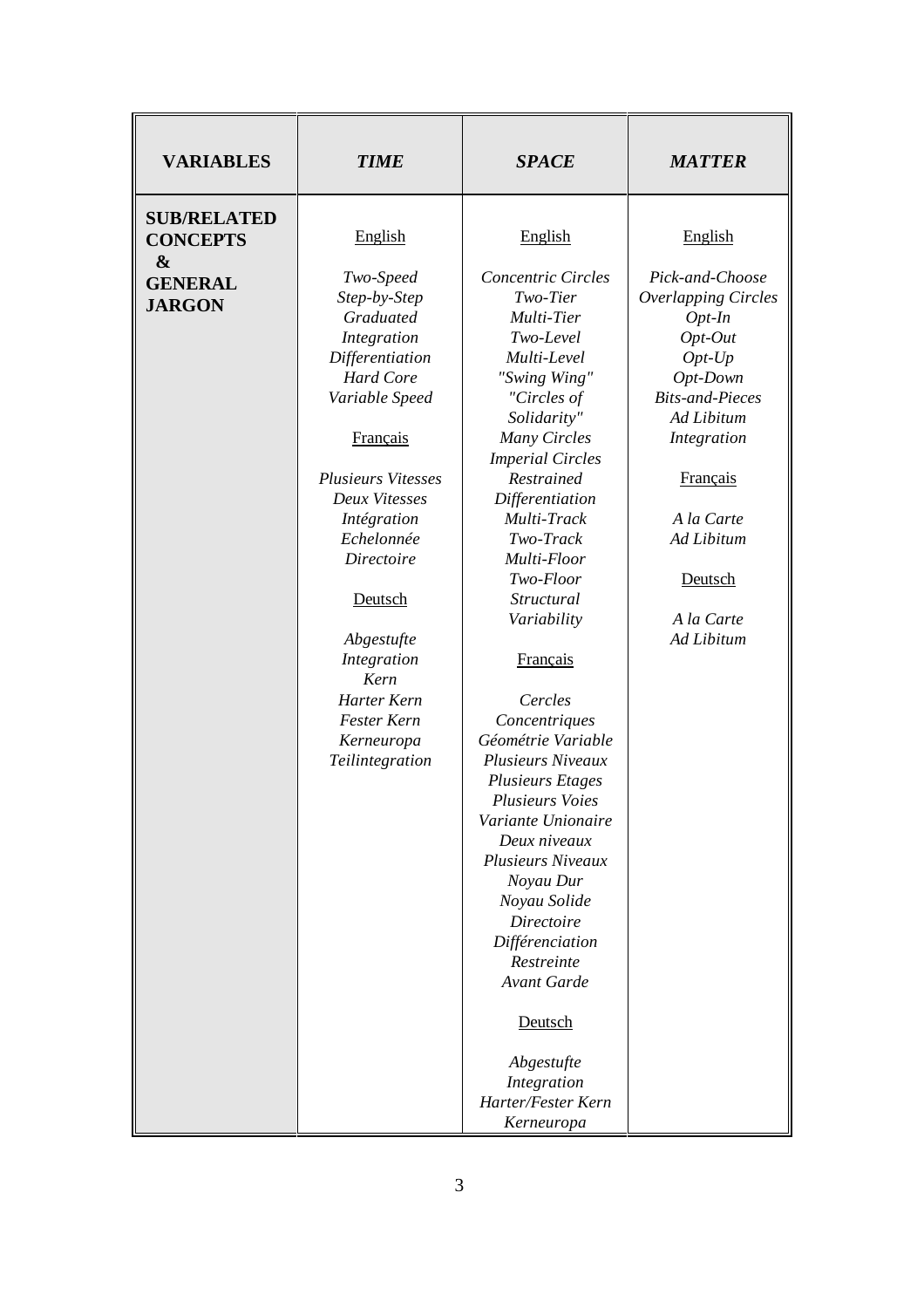| <b>VARIABLES</b>                                       | <b>TIME</b>                                                                                                                                     | <b>SPACE</b>                                                                                                                          | <b>MATTER</b>                                                                                                                                 |
|--------------------------------------------------------|-------------------------------------------------------------------------------------------------------------------------------------------------|---------------------------------------------------------------------------------------------------------------------------------------|-----------------------------------------------------------------------------------------------------------------------------------------------|
| <b>EXAMPLES</b>                                        | <b>EMU</b><br>Harmonisation of<br><b>VAT</b><br>Articles:<br>7c, 36, 100, 115,<br>130t,<br>Accession<br>Agreements<br><b>Transition Periods</b> | <b>AIRBUS</b><br><b>ESA</b><br><b>ARIANE</b><br><b>JET</b><br><b>Schengen Agreements</b><br><b>EMS</b><br><b>WEU</b><br><b>EUREKA</b> | UK & Social<br>Charter<br>UK & EMU<br>Denmark & EMU<br>Denmark & Defence<br>Derogations<br><b>ERDF</b><br><b>ESPRIT</b><br>Ireland & Abortion |
| <b>NATURE OF</b><br><b>CONCEPT</b>                     | Supranational                                                                                                                                   | Supranational/<br>Intergovernmental                                                                                                   | Intergovernmental                                                                                                                             |
| <b>MAIN USES</b><br><b>IN CURRENT</b><br><b>DEBATE</b> | CDU/CSU Document<br>Socialist "Reflections"<br>Herman Report                                                                                    | <b>CDU/CSU Document</b><br><b>Edouard Balladur</b><br>Alain Lamassoure                                                                | John Major                                                                                                                                    |
| <b>MAIN USE</b><br><b>IN HISTORIC</b><br><b>DEBATE</b> | <b>Willy Brandt</b><br>(1974)<br><b>Tindemans Report</b><br>(1975)<br>Dooge Commitee<br>(1984)                                                  | Commissariat Général<br>du Plan (1980)<br>Jacques Delors (1980)                                                                       | Ralf Dahredorf (1979)<br>Margaret Thatcher                                                                                                    |
| <b>MAIN</b><br><b>AUTHORS</b>                          | <b>Brandt</b><br>Tindemans<br>Lamers/Schäuble                                                                                                   | Tardy<br>Delors<br>Lamers/Schäuble<br>Maillet/Velo<br>Quermonne                                                                       | Ralf Dahrendorf<br>John Major<br>Margaret Thatcher                                                                                            |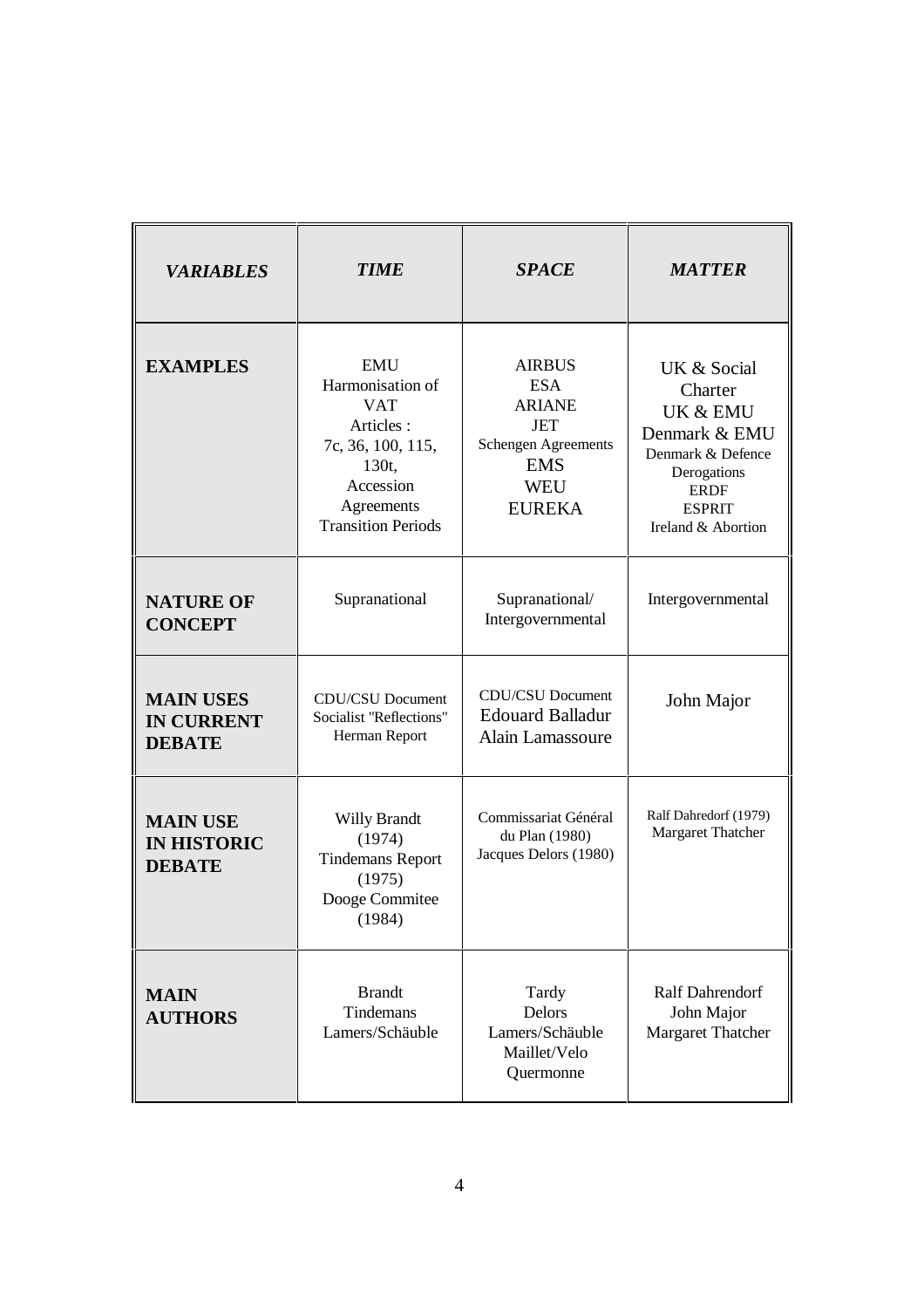| <b>RELATION TO</b><br><b>THEORY</b>      | Neofunctionalism<br>Neofederalism<br>Federalism | <b>Neofunctionalism</b><br>Neofederalism<br>Federalism | <b>Functionalism</b><br>Realism<br>Neorealism |
|------------------------------------------|-------------------------------------------------|--------------------------------------------------------|-----------------------------------------------|
| <b>POSITION ON</b><br><b>INTEGRATION</b> | Maximalist                                      | Maximalist/<br>Minimalist                              | Minimalist                                    |

It is not necessary to discuss in detail A. Stubb's categorisation in the context of the present paper. My only observation concerns the distinction between "variable geometry" and "à la carte", more precisely the use of the variables **space** and **matter** with respect to these two concepts.

The main variable for the "multi-speed" concept is of course **time**. A. Stubb defines this concept as *"the mode of differentiated integration according to which the pursuit of common objectives is driven by a core group of Member States which are both able and willing to pursue some policy areas further, the underlying assumption being that the others will follow later. In other words, the multi-speed approach signifies integration in which Member countries maintain the same policies and actions, not simultaneously, but at different times. The vision is positive in that, although admitting differences, the Member States maintain the same objectives which will be reached by all members in due time".*

I have no problems with this definition.

For A. Stubb the main variable of the concept of "variable geometry" is **space**. He defines this concept as *"the mode which admits to unattainable differences within the integrative structure by allowing permanent or irreversible separation between a core of countries and lesser developed integrative units. A Europe differentiated by space goes further in institutionalising diversity than integration differentiated by time. Whereas integration differentiated by time defines and maintains common objectives and goals, integration differentiated by space takes a more negative approach in that it admits to unattainable differences within the integrative structure. Put simply, integration differentiated by space*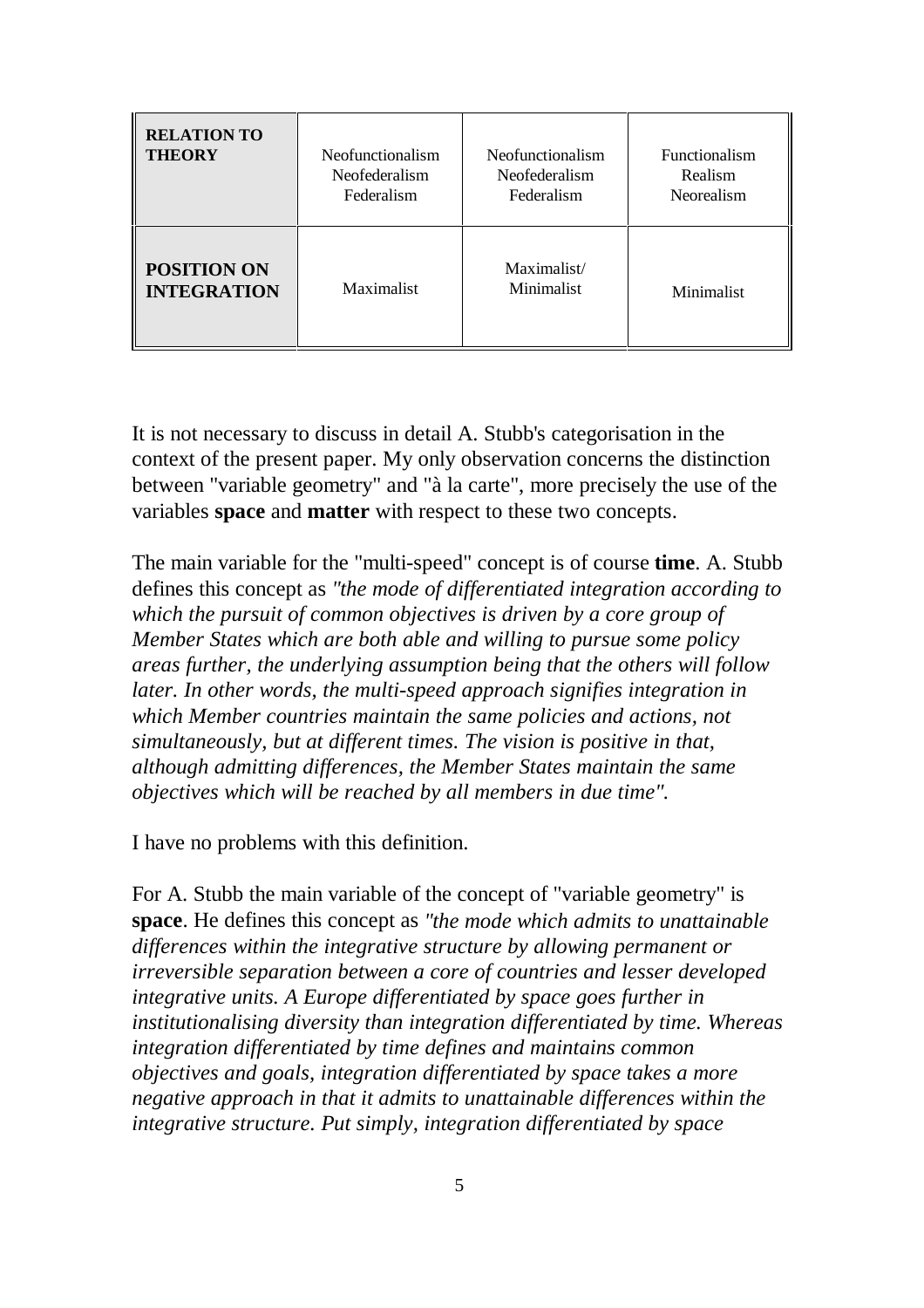*considers that European political and economic diversity makes common objectives both unrealistic and unattainable"*

The main variable for the concept of "à la carte" is according to A. Stubb **matter**. His definition of this concept is short: *"By definition, the culinary metaphor of a Europe à la carte allows each Member State to pick and choose, as from a menu, in which policy area they would like to participate, whilst at the same time maintaining a minimum number of common objectives. This approach is focused on matter, i.e. specific policy areas".*

While I have no difficulties with the definitions as such, I find the reference to the variables, in particular the one to **space** for the concept of "variable geometry somewhat intriguing. Is not the decisive variable in both concepts **matter** (as opposed to **time** in the "multi-speed" concept)? Does not the decisive difference between the two concepts results from the degree to which differentiation according to subject **matter** is allowed? In the case of "variable geometry", the major part of Community activity and law is considered to be unaccessible to the use of differentiation by subject **matter**. In the case of "à la carte", the unaccessible area is very small or even non existent.

However, this nuance does not affect in any way the usefulness and practicability of A. Stubb's categorisation which I will follow in the course of this paper.

### **III. DIFFERENTIATION UNDER GENERAL PRINCIPLES OF COMMUNITY LAW**

A The **"multi-speed" concept** is not per se incompatible with the fundamental principles of the Community's legal order. In this context it might be useful to recall the main elements of an analysis of the then existing limits of differentiation in secondary Community law published in 1984. In 1984 I reached the following conclusions:

1. Whether and to what extent differentiation of secondary Community law is allowed is a matter of interpretation.

2. Secondary Community law must conform to the general tasks of the Community and to the more specific objectives assigned to its different policies. Grabitz and Langeheine have shown that differentiation is not per se incompatible with these tasks and objectives.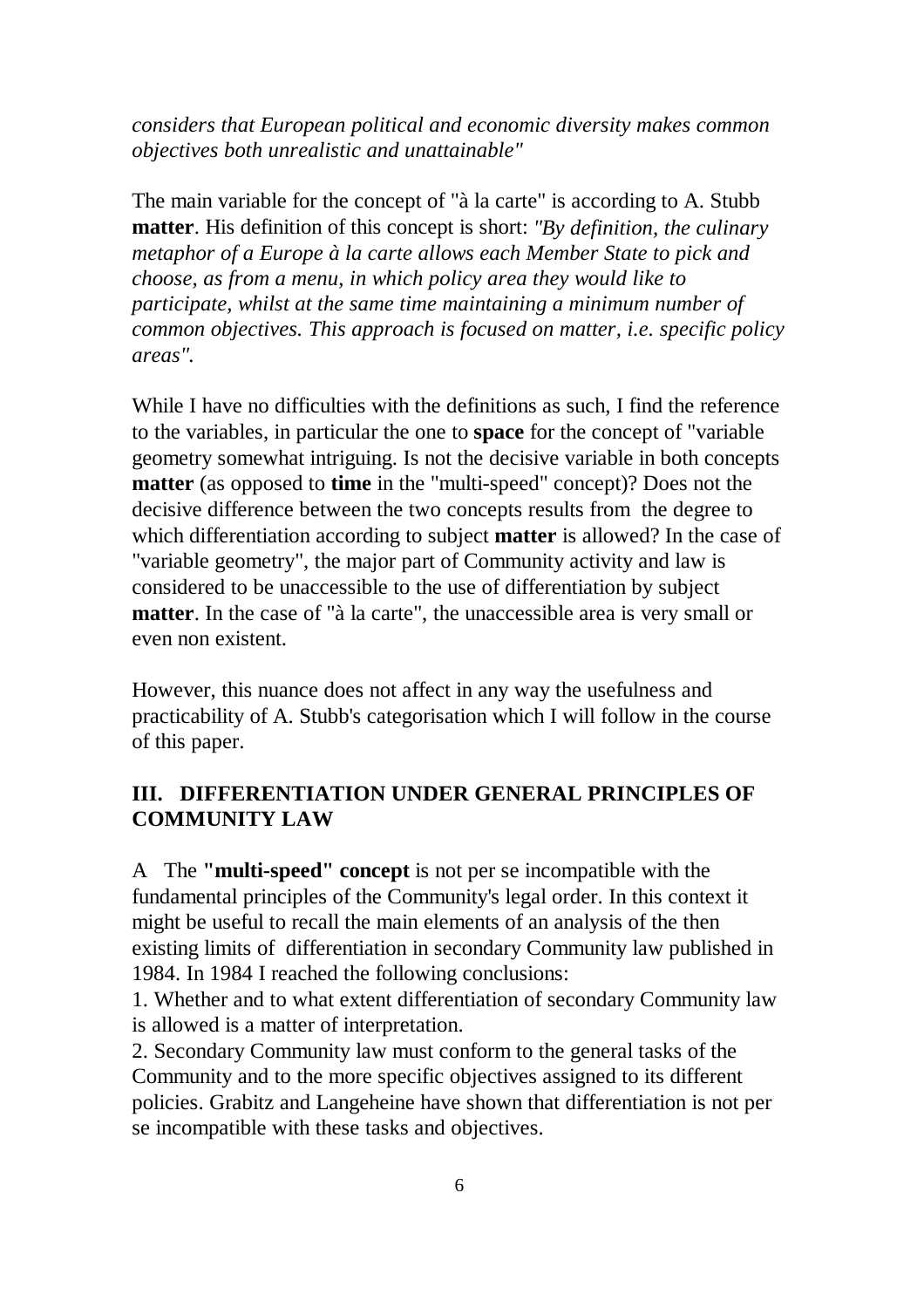3. Secondary Community law must conform to general principles of Community law. In essence, this means that differentiated applications must respect the principle of non-discrimination. Under existing Community law a fundamental distinction must be made between economic and social factors on the one hand and political phenomena on the other. Economic and social differences (both terms used in the widest sense) can in principle justify differentiation; purely political phenomena cannot. *"The fact that the British government...is opposed to joining the European monetary system would not be a valid argument for differentiation (provided the rules governing the EMS were* [secondary] *Community law). However, if the British pound were still in a special position compared to other currencies, a case could be made for a derogation in favour of the United Kingdom"*. The difference in treatment has to be proportionate to the differences in the factual (objective) situations.

4. Secondary Community law does not have to respect a separate general principle prohibiting distortions of competition.

5. Secondary Community law must be in conformity with the specific prohibitions enunciated by the Treaty in order to establish the common market.

6. There is no easy answer to the question whether rules which differentiate have to be limited in time and what are the ultimate deadlines. The two most important factors are the type of situation which justifies differentiation and the existence or absence of an obligation to act. While natural differences (like climate and distance) are likely to justify permanent differentiation, situations that are the product of historical development of human societies (differences of *taste* according to the terminology used by H. and W. Wallace) are more likely to call for only temporary differentiation. This is particularly so if they are at the root of differentiation in areas where the Community has a precise obligation to act in order to bring about a certain result.

If the "multi-speed" concept is compatible with fundamental Community law principles, it can be used in secondary Community legislation. If it goes beyond these limits, a special Treaty authorization is required.

My 1984 analysis did not examine the problem to what extent differentiation concepts can be used outside the Community's legal order. This question is addressed specifically for the regional unions between Belgium and Luxembourg, or between Belgium, Luxembourg and the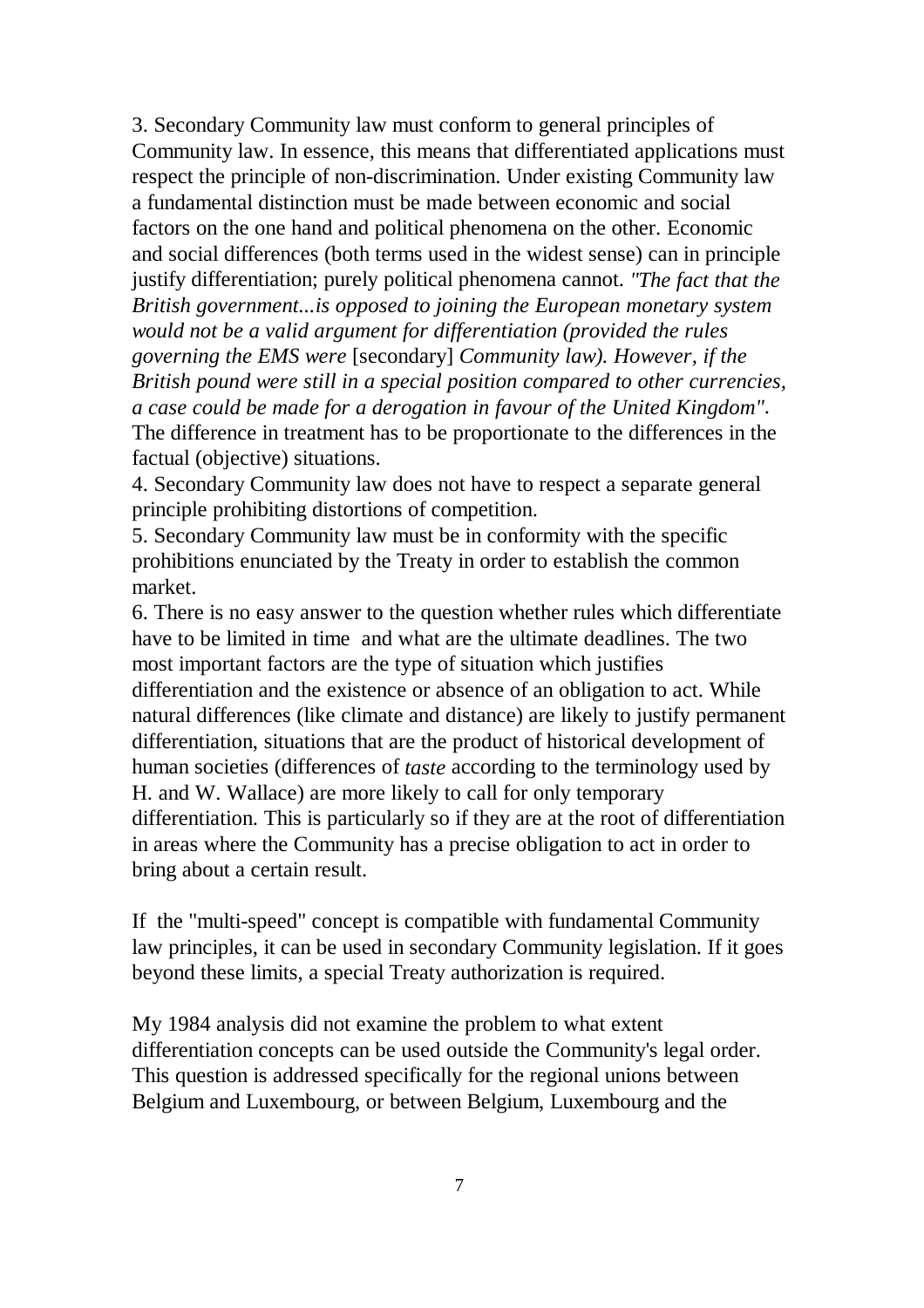Netherlands by Article 233 EC Treaty. As a more general problem, it has to be analyzed under Article 5 EC Treaty.

B The concepts of **"variable geometry" and "à la carte"** are of course per se incompatible with general principles of the Community's legal order. They can only be used in secondary Community law if specifically authorized by the Treaty.

The use of these concepts in cooperation between Member States outside the Community's legal order is again a problem which has to be analyzed under Article 5 EC Treaty.

### **IV. THE EVOLUTION OF THE DIFFERENTIATED INTEGRATION SINCE THE SINGLE EUROPEAN ACT**

### **A The Single European Act**

1. The Single European Act (SEA) introduces the traditional concept of differentiation (i.e. the concept as established through interpretation of the existing Community's legal order) for the first time into primary Community law. Article 8c SEA (7c TEU) reads as follows :

*When drawing up its proposals with a view to achieving the objectives set out in Article 7a, the Commission shall take into account the extent of the effort that certain economies showing differences in development will have to sustain during the period of establishment of the internal market and it may propose appropriate provisions. If these provisions take the form of derogations, they must be of a temporary nature and must cause the least possible disturbance to the functioning of the common market.*

Three elements are of particular interest in the present context:

1. Derogations must be of a temporary nature. This requirement seems at first sight to be more rigid than what has been said above about the problem of limited or unlimited duration of derogations. However, this contradiction disappears if one takes into account that Art 7a establishes the principle of the internal market.

2. Derogations must cause the least possible disturbance to the functioning of the common market. This requirement corresponds to the principles of proportionality and minimal interference with the normal functioning of the Community (i.e. due regard for the interests of the other Member States).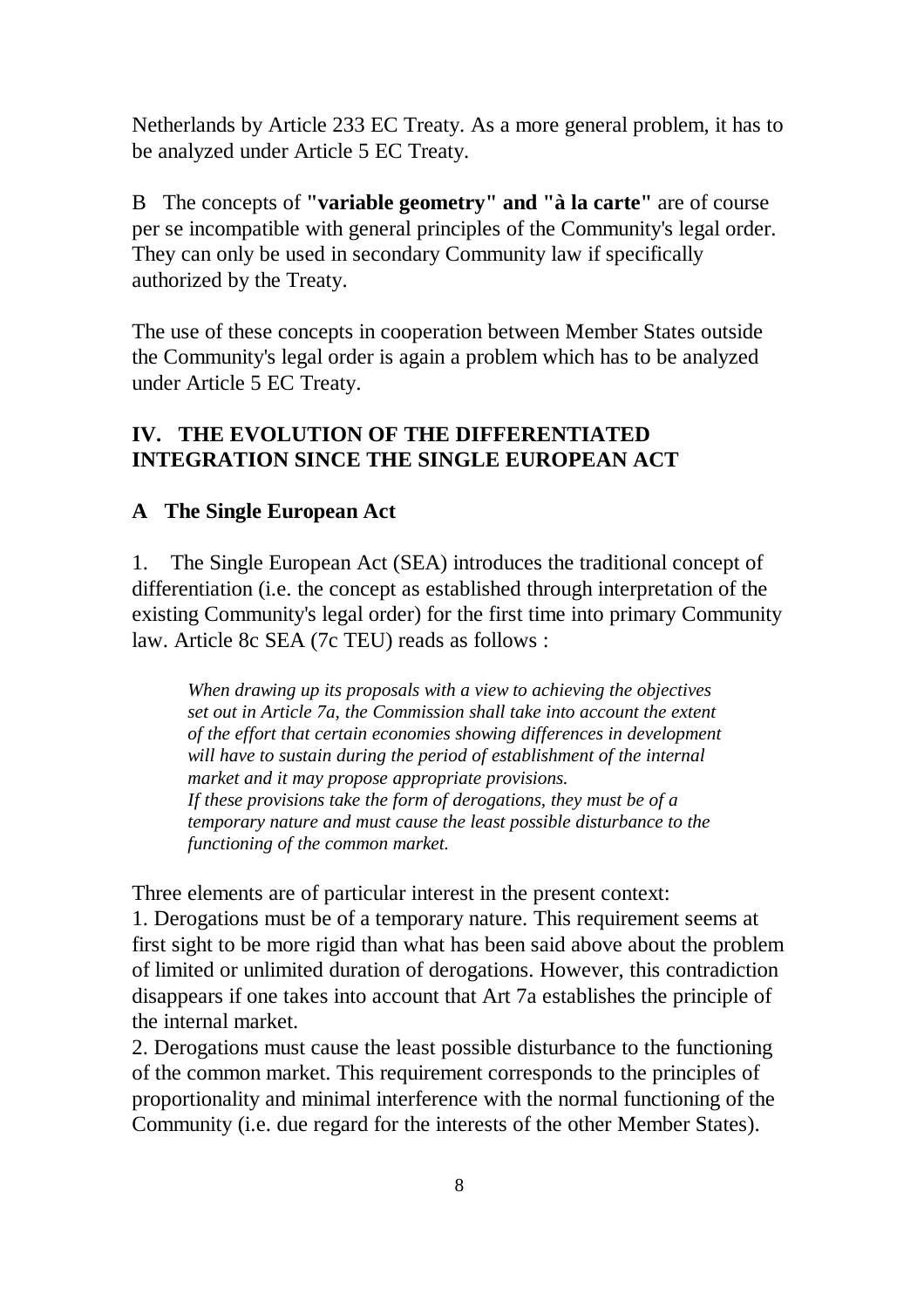3. Derogations have to be proposed by the Commission. As the Council can amend Commission proposals only unanimously, this requirement is a limitation of the majority principle, which was massively extended by the SEA.

2. Article 100a (4) introduces for the first time the concept of "opting out". It reads as follows:

*If, after the adoption of a harmonisation measure by the Council acting by a qualified majority, a Member State deems it necessary to apply national provisions on grounds of major needs referred to in Article 36, or relating to protection of the environment or the working environment,it shall notify the Commission of these provisions. The Commission shall confirm the provisions involved after having verified that they are not a means of arbitrary discrimination or a disguised restriction on trade between Member States.*

*By way of derogation from the procedure laid down in Articles 169 and 170, the Commission or any Member State may bring the matter directly before the Court of Justice if it considers that another Member State is making improper use of the powers provided for in this article.*

Again three remarks are useful in our context:

1. Article 100a (4) was a price which had to be paid for the acceptance of the extension of the qualified majority principle in Article 100a (1). Not all Member States were satisfied that the indirect protection given through Article 100a (3) (which obliges the Commission, in its proposals concerning health, safety, environmental protection and consumer protection, to take as a base a high level of protection) would be sufficient.

2. Article 100a (4) second paragraph expresses again the principles of proportionality and due regard for the interests of the other Member States. 3. Article 100a (4) third paragraph shows the importance of judicial control, i. e. the fundamental role of the Court of Justice with respect to the limits of the "opting out" process.

3. Article 130k consolidates the Community practice of supplementary research programmes. It's first paragraph reads as follows:

*In implementing the multiannual framework programme, supplementary programmes may be decided on involving the participation of certain Member States only, which shall finance them subject to possible Community participation.*

Article 130o last sentence adds: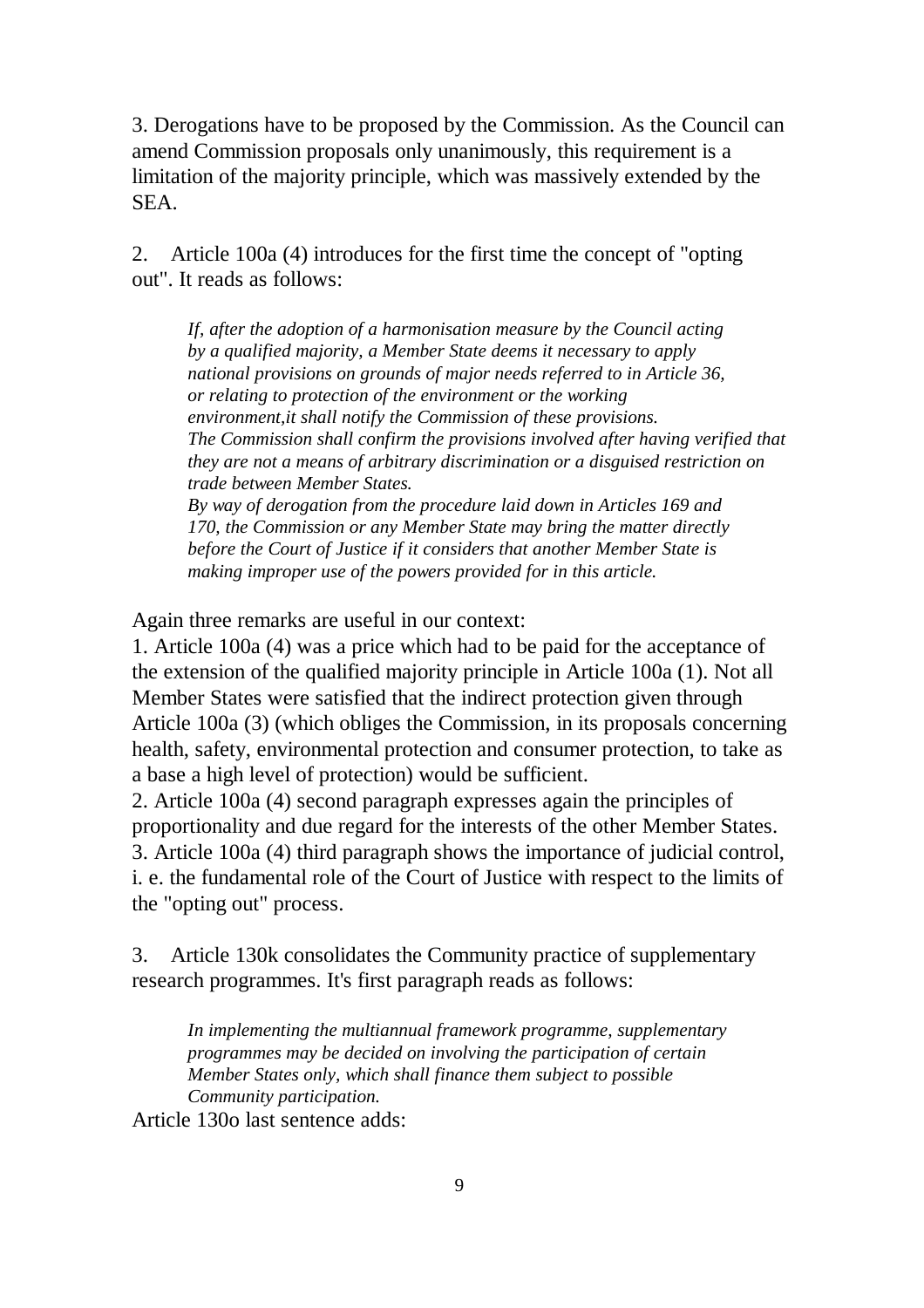*Adoption of the supplementary programmes shall require the agreement of the Member States concerned.*

The wording of this last provision suggests that the adoption of supplementary research programmes is a purely intergovernmental matter. It is therefor logical that their financing is left to the Member States concerned, unless the Community decides according to its normal procedures to participate.

4. The new Title on economic and social cohesion (Articles 130a to 130e) is of course a wonderful illustration of the traditional principles of differentiated integration. They demonstrate that uniformity in an already highly diversified Community (which grew to twelve Member States through the accession of Spain and Portugal in 1986) requires important financial efforts on behalf of the more prosperous Member States.

#### **B The Treaty on European Union**

#### 1. General observations

While the SEA remains fundamentally attached to the traditional concept of differentiation - however with the important exception of Article 100a (4) the TEU introduces for the first time massively the concept of "variable geometry" into the Community's legal order. Most observers would refer in this context not only to the Protocol and the Agreement on social policy which contain de facto a derogation for the United Kingdom (in spite of their different legal presentation) but also to the derogations for Denmark and the United Kingdom with respect to economic and monetary union.

From a strictly legal point of view, it might be arguable that these latter derogations are an extreme example of the "multi-speed" concept (of course incompatible with the traditional limits of differentiation), as economic and monetary union was in principle already agreed in the SEA (cf. the title preceding Article 102a) and as all Member States recognize in the Protocol on the transition to the third stage of economic and monetary union *"the irreversible character of the Community's movement to the third stage of economic and monetary union by signing the new Treaty provisions on economic and monetary union".* 

However, in political reality we are rather confronted with a clear case of "variable geometry".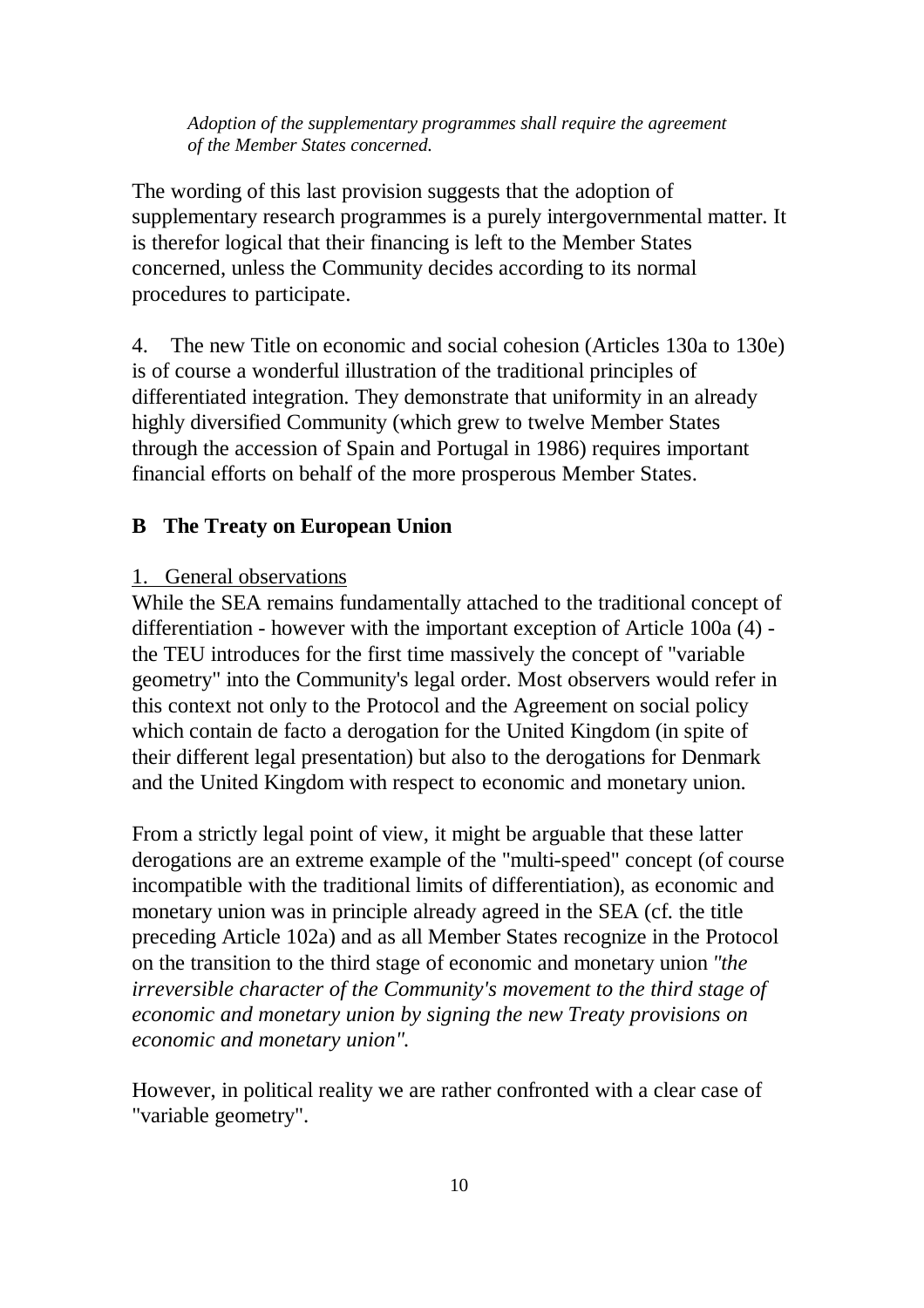The situation is of course quite different for those Member States, other than Denmark and the United Kingdom, which do not fulfil the necessary conditions for the adoption of a single currency. Their case is a typical illustration of the traditional "multi-speed" concept. If economic and monetary union had not been established by Treaty amendment, but by secondary legislation, the derogation in favour of these Member States could have been enacted without a special authorization in the Treaty. What is remarkable about this derogation is the special institutional regime, i.e. the special rules about voting in the European Council and the Council, and the composition of the Governing Council and the Executive Board of the European Central Bank (ECB).

In order to measure the psychological impact of the introduction of the "variable geometry" concept into the EC Treaty, it is useful to quote a passage from a lecture given by E. Noël at the Academy of European Law in Florence in June 1994. According to this uniquely placed observer of the institutional developments of the European Community, "*une certaine différenciation avait déja obtenu droit de cité dans la Communauté, sous forme d'exception ou de dérogations plus ou moins durables. ...Il s'agissait toutefois, jusqu'ici, de dérogations "honteuses" que chacun s'employait à dissimuler et à minimiser. Dans l'Union européenne, la différentiation a été la base des compromis finals et elle porte sur des questions majeures.... Ainsi s'affirme la conception politique qu'il n'est pas possible de contraindre un pays de participer à l'ensemble des développements ou des renforcements de la Communauté, mais bien, par contre, aucun pays ne peut empêcher ses partenaires d'aller plus avant, s'ils y sont décidés".*

After our analysis of the SEA, it is useful to examine in some detail the provisions of the TEU in so far as they are relevant in the context of the present paper. Because of the number of these provisions and their extraordinary complexity (which they share of course with the TEU in general) the following presentation will concentrate on essentials.

#### 2. Economic and Monetary Union - The derogations for Member States which do not fulfil the convergence criteria

The broad principles for the passage to the third stage are well known. Only those Member States which fulfil the convergence criteria set out in Article 109j (1) will pass to stage three. All others *"shall have a derogation"* (Article 109k (1)). The derogation can be abrogated at any time, once the convergence criteria are met ((Article 109k (2)). The scope of the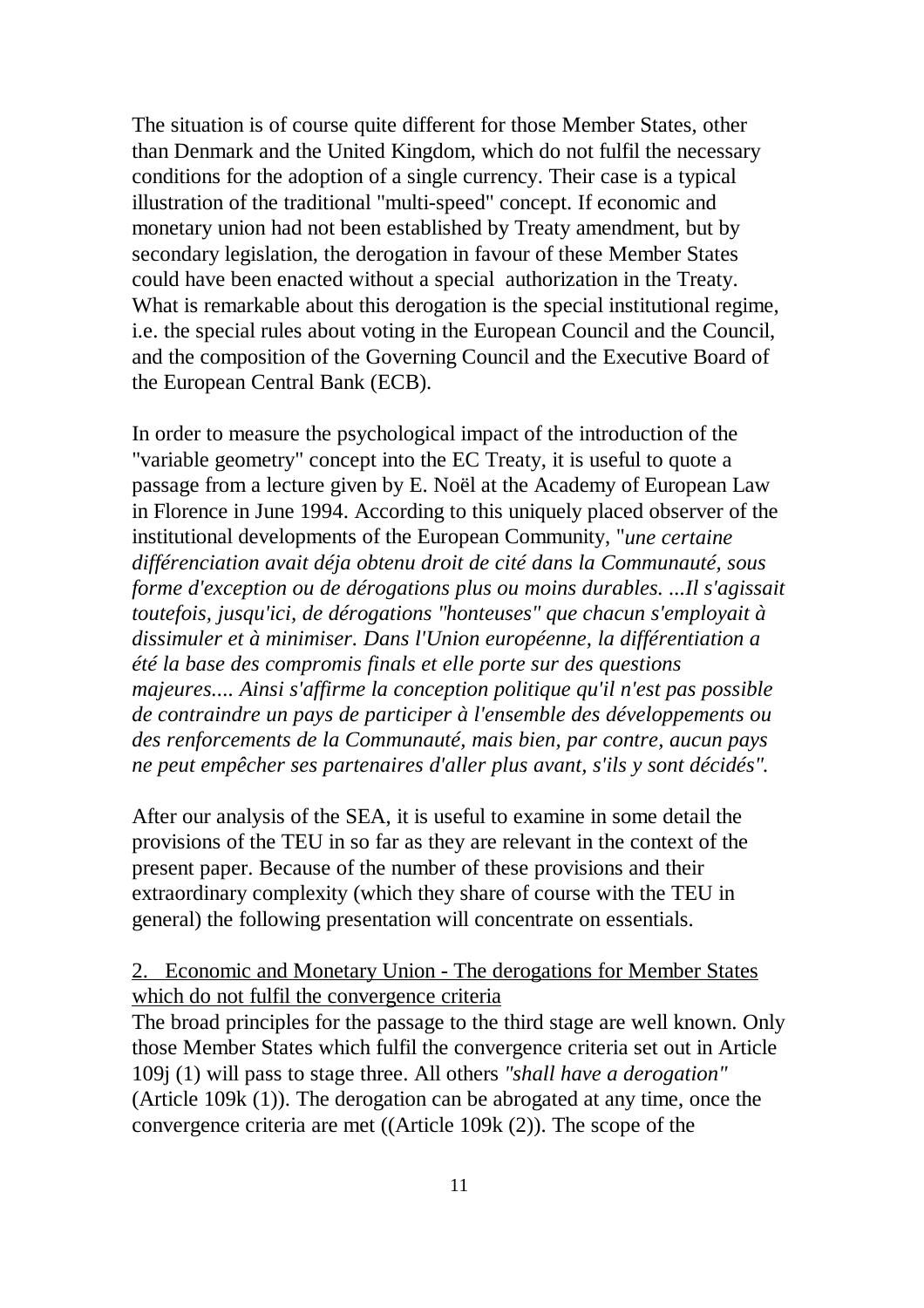derogation is defined in Article 109k (3 and 4) and in the transitional provisions of the Protocol on the Statute of the European System of Central Banks and of the European Central Bank.

Even more striking than the conditions and the scope of the derogation are the institutional consequences. Article 109k(5) reads as follows:

*The voting rights of Member States with a derogation shall be suspended for the Council decisions referred to in the Articles of this Treaty mentioned in paragraph 3. In that case, by way of derogation from Articles 148 and 189a (1), a qualified majority shall be defined as two thirds of the votes of the representatives of the Member States without a derogation weighted in accordance with Article 148 (2), and unanimity of those Member States shall be required for an act requiring unanimity.* 

The Heads of State or Government of Member States with a derogation will not participate in the appointment of the members of the Executive Board of the ECB (i.e. the President, the Vice-President and four other members). These members can not be nationals of Member States with a derogation. In addition, the Governors of the national central banks of Member States with a derogation will not be members of the Governing Council of the ECB (Article 109k (3) juncto Article 43 Protocol on the Statute of the ESCB and the ECB, and Article 109a).

No other institutional derogations are provided for by the TEU with respect to Member States with a derogation. They are in particular full members of the General Council of the ECB, a specific body created for the purpose of ensuring monetary cooperation between participant and non-participant central banks (Articles 45 - 47 Protocol on the Statute of the ESCB and the ECB).

It is noteworthy that according to the already mentioned Protocol on the transition to the third stage of economic and monetary union *"all Member States shall, wether they fulfil the necessary conditions for the adoption of a single currency or not, respect the will for the Community to enter swiftly into the third stage, and therefore no Member State shall prevent the entering into the third stage".*

It is also noteworthy that Article 109 (1) provides for the conclusion of formal agreements on an exchange rate system for the ECU in relation to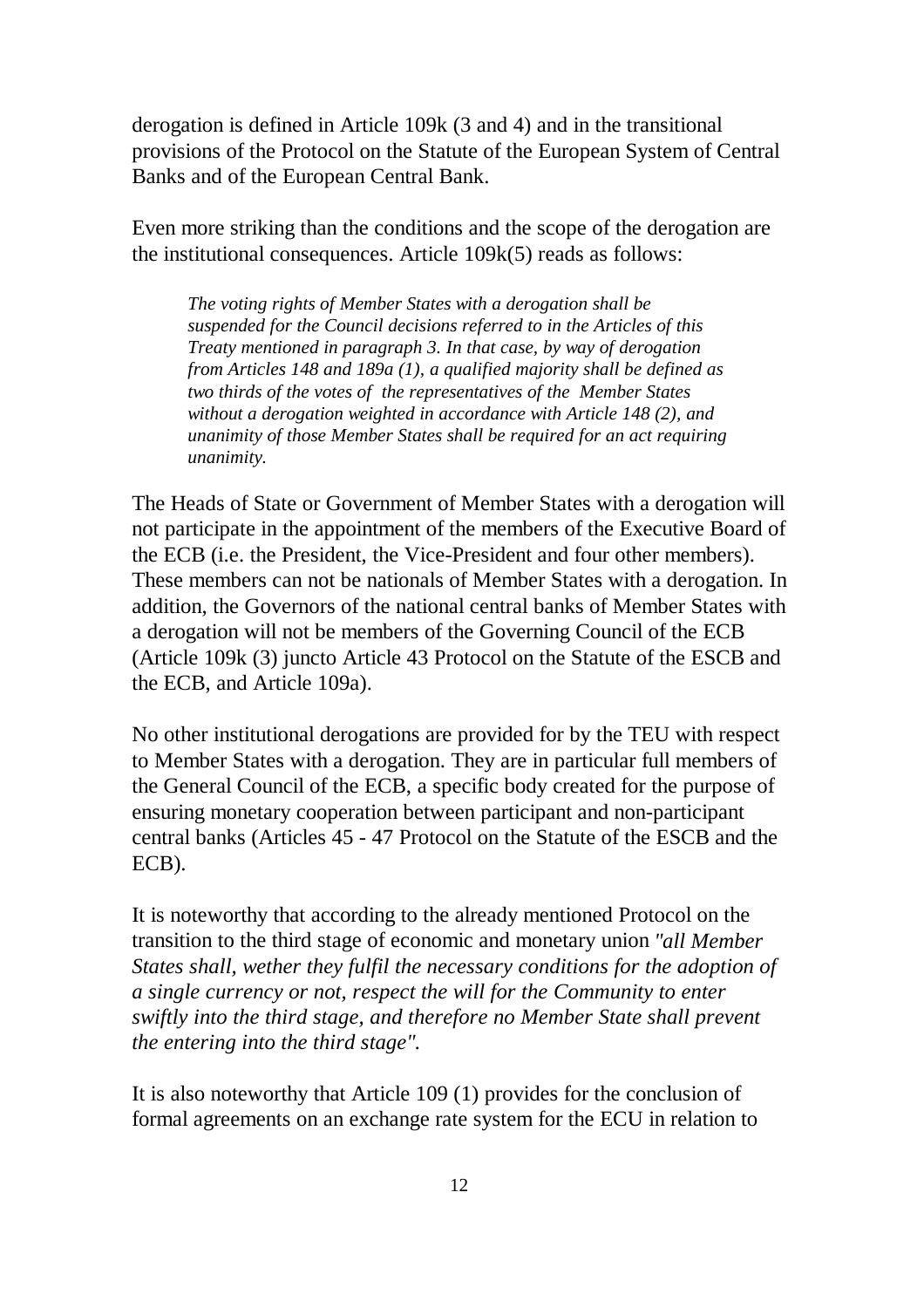non-Community currencies even though certain Member States may enjoy a derogation and will therefore not be bound by these agreements (Article 109k (4). This provision demonstrates that it is perfectly conceivable that the Community acts as an international legal personality without binding all its Member States.

#### 3. Economic and Monetary Union - The special derogations for Denmark and the United Kingdom

As explained earlier, the special derogations for Denmark and the United Kingdom are of a totally different character than those for Member States which do not meet the convergence criteria: they are purely political. Nevertheless, they are not substantially different from the derogations for Member States which are willing but not able to participate in the third stage. This results clearly from the Protocol relating to Denmark, which assimilates the *"exemption"* for Denmark to a *"derogation".* But the same is also true for the United Kingdom, though the Protocol relating to the UK obfuscates this through complicated language.

That Member States which are able but not willing are treated like those which are willing but not able is far from obvious. It would be perfectly defendable to reduce their institutional status even further. An illustration is given by the new Protocol on social policy.

#### 4. The Protocol and the Agreement on social policy

As mentioned above the Protocol and the Agreement on social policy provide an even better example of "variable geometry" than the provisions on monetary union. It might be useful to recall that they were preceded by an exercise of "variable geometry" in the field of "soft law", i.e. the adoption of the Social Charter by 11 Heads of State and Government at the European Council in Strasbourg in December 1989.

### According to the Protocol on social policy the Contracting Parties

*1. Agree to authorize ... 11 Member States to have recourse to the institutions, procedures and mechanisms of the Treaty for the purposes of taking among themselves and applying as far as they are concerned the acts and decisions required for giving effect to the... Agreement* [among the 11 Member States].

*2. The United Kingdom... shall not take part in the deliberations and the adoption by the Council of Commission proposals made on the basis of this Protocol and the ... Agreement.*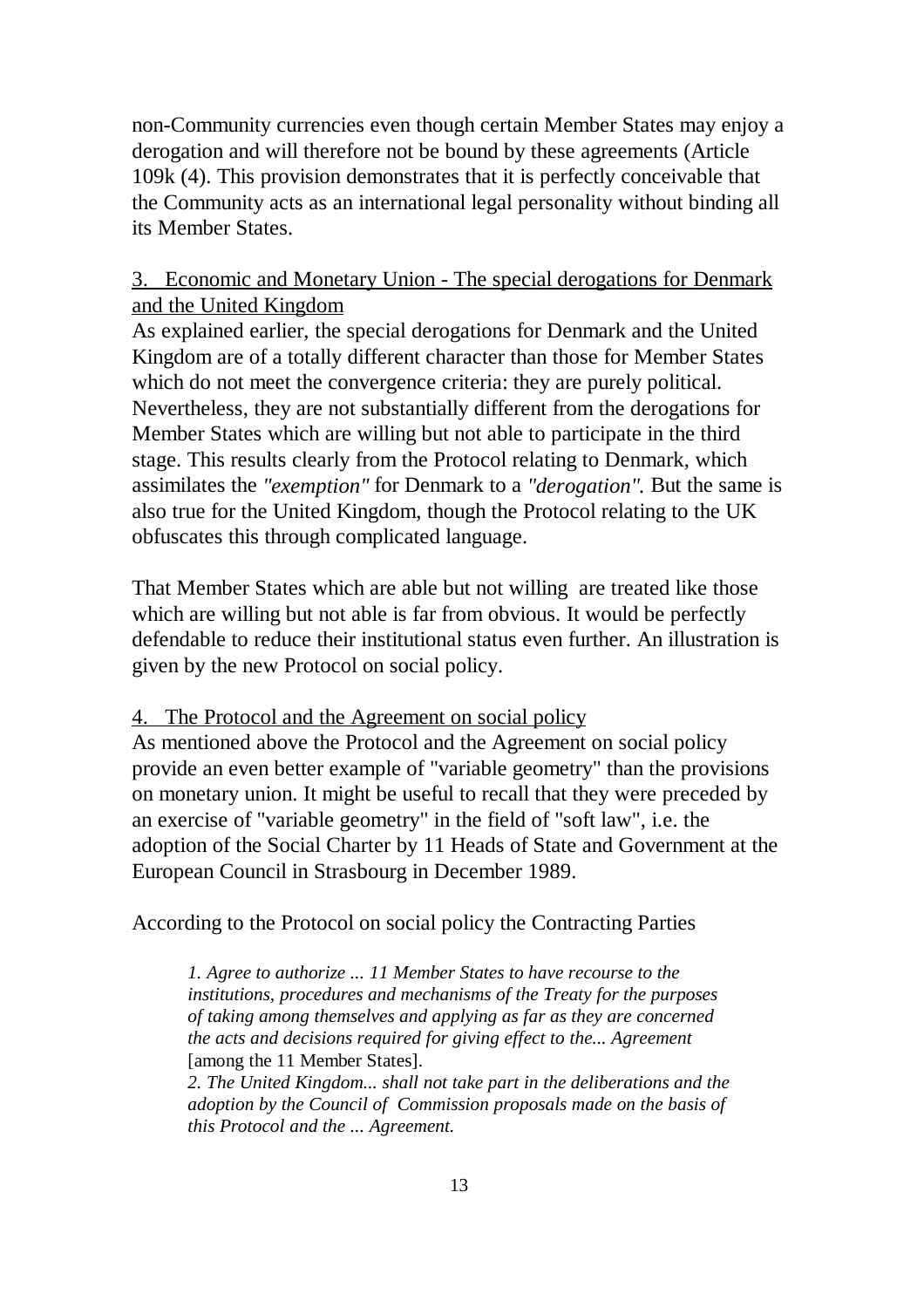*By way of derogation from Article 148 (2) of the Treaty, acts of the Council which are made pursuant to this Protocol and which must be adopted by qualified majority shall be deemed to be adopted if they have received at least 44* [since the last enlargement 52] *votes in favour. The unanimity of the members of the Council, with the exception of the United Kingdom... , shall be necessary for acts of the Council which must be adopted unanimously and for those amending the Commission proposal.*

*Acts adopted by the Council and any financial consequences other than administrative costs entailed by the institutions shall not be applicable to the United Kingdom...*

The preamble of the Protocol specifies that the Protocol and the Agreement are *"without prejudice to the provisions of this Treaty, particularly those relating to social policy which constitute an integral part of the acquis communautaire".*

While the provisions on economic and monetary union grant an exemption to Denmark and the United Kingdom, the Protocol on social policy seems to provide a favour to the Member States other than the UK. This nuance which was politically important for the UK - should not distract from the fact that in reality a derogation has been granted to the UK.

It is generally recognized that acts adopted under the Agreement are acts of the Community (as opposed to intergovernmental agreements among the participating Member States). It follows that the Court of Justice is competent to interpret and to appreciate the validity of these acts. It also follows (cf. our comments on Article 109 above) that the ERTA doctrine applies in so far as acts adopted under the Protocol and the Agreement are capable of generating an AETR effect. (It is however useful to remember that according to the opinion of the Court of Justice on Convention  $n^{\circ}$  170 of the International Labour Organization, minimum rules like those enacted according to Article 2 of the Agreement do not produce such an AETR effect).

The Agreement co-exists with the provisions of the Treaty on social policy. It does not only establish new explicit competences for the Community but facilitates also decision making in the Council by extending the possibility to adopt acts by qualified majority. It raises therefore the question of the relationship between the pre-existing powers (which require unanimity) and the new powers under the Agreement (which can be exercised by qualified majority). The answer has again to be found by interpretation. Taking into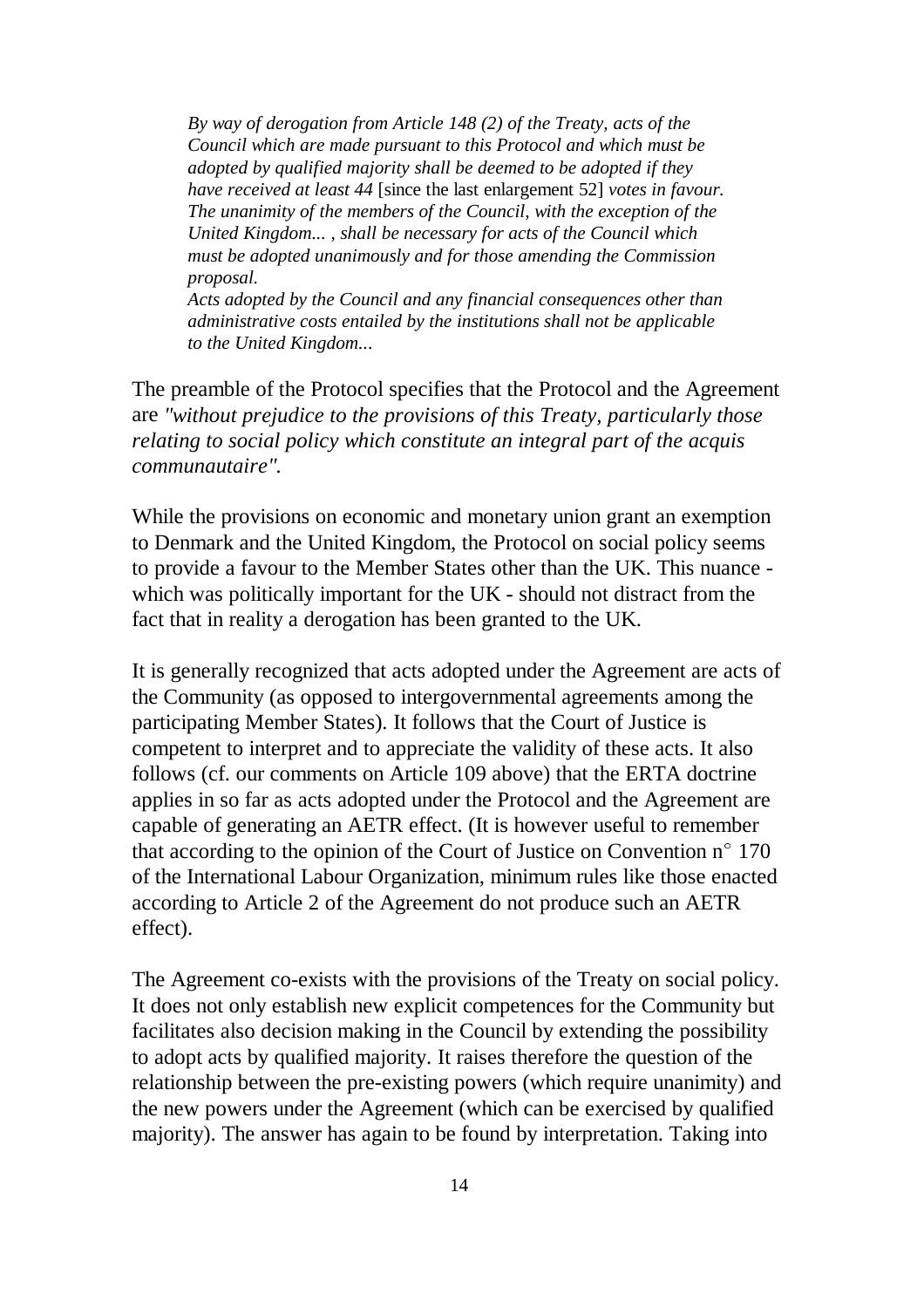account that the Protocol and the Agreement together constitute a derogation from fundamental Treaty principles, it is logical to give priority to the use of the normal Treaty rules and to allow the use of the Agreement only once it has become clear that progress under these normal rules is not possible.

It is useful to note that the Protocol dispenses the UK from any financial consequences other than administrative costs entailed for the institutions.This provision recalls the arrangements of the SEA on supplementary research programmes.

### 5. Comparison between the derogations for EMU and those for social policy

I have already mentioned the different construction of the derogations under the provisions for EMU and those for social policy. There are two other differences which are notable.

The derogation in favour of the UK in the Protocol on social policy excludes the UK not only from the adoption of Council acts, but also from the deliberations. This derogation goes therefore further than the derogations provided for by Article 109k (5) which only suspends the voting rights.

Article 109k (5) defines the qualified majority threshold *"as two thirds of the votes of the representatives of the Member States without a derogation, weighted in accordance with Article 148 (2)".* It does not establish a precise number of votes like the Protocol on social policy (initially 44 votes, now 52). In view of the uncertainty about the total number of votes of those Member States without a derogation, the reference to a precise figure would have been extremely difficult, if not impossible. It is however remarkable that a threshold of two thirds (i. e. 66,6 %) is lower than the percentage of the normal qualified majority which has always been slightly higher than 70%.

6. Concluding remark on differentiation in the "first pillar" of the TEU The reader of the preceding pages might have wondered why I have analyzed in so much detail the provisions of the SEA and of the "first pillar" of the TEU which use the technics of differentiated integration. The answer is simple: these provisions demonstrate that it is perfectly possible to solve the difficult problems raised by the "multi-speed" and the "variable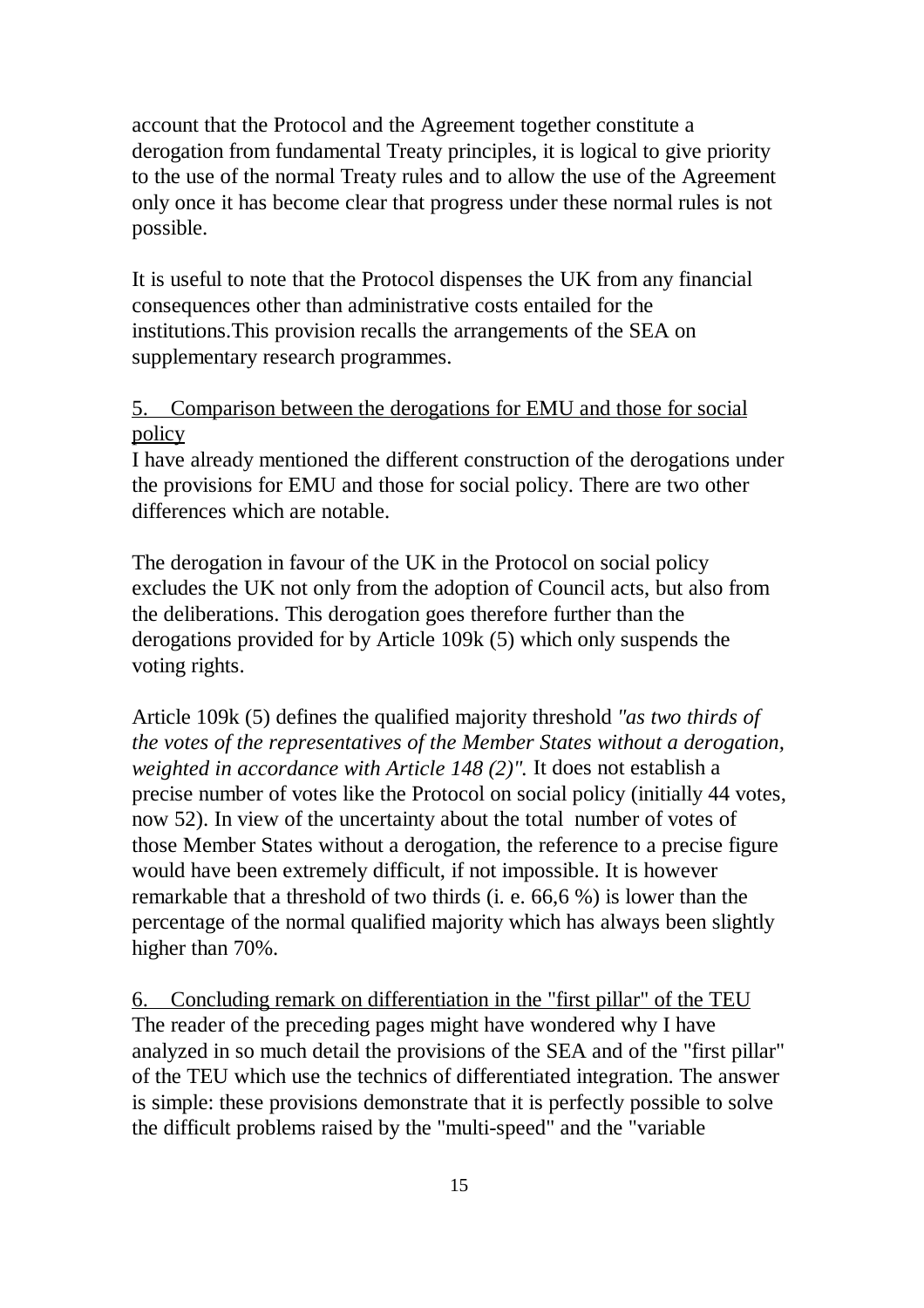geometry" concepts. Answers have indeed be found for the questions which I had identified in my 1984 analysis, i.e. *"(1) the type of Community activities open to 'two speed' operations; (2) the requirements as to the participating (and nonparticipating) Member States; (3) the decisionmaking process; (4) the financing of 'two speed' operations*; *and (5) the consequences of such operations on the external powers of the Community".* The provisions of the TEU on EMU and social policy clearly prove that I was wrong *"to assume that the 'two speed' concept will never become the subject matter of a formal Treaty amendment".*

### 7. The provisions on a common foreign and security policy and on cooperation in the fields of justice and home affairs Having looked at the provisions on EMU and social policy, one would expect the provisions on common foreign and security policy and on cooperation in the fields of justice and home affairs ("second" and "third" pillar) of the TEU to have even more recourse to the concepts of differentiation. That is however not the case.

The Declaration on voting in the field of the common foreign and security policy notes that, *"with regard to Council decisions requiring unanimity, Member States will, to the extent possible, avoid preventing a unanimous decision where a qualified majority exists in favour of that decision"*. This reminds the reader of frequent declarations of the past which tried to facilitate a unanimous vote by appeals to abstention. Such appeals are however very different from differentiation in its various forms.

Article J3 (7) contains however a diplomatic worded opting out provision which reads as follows:

*Should there be any major difficulties in implementing a joint action, a Member State shall refer them to the Council which shall discuss them and seek appropriate solutions. Such solution shall not run counter to the objectives of the joint action or impair its effectiveness.*

More important, though stating the obvious, is certainly Article J4 (5) dealing with security policy according to which

*the provisions of this Article shall not prevent the development of closer cooperation between two or more Member States on a bilateral level, in the framework of WEU and the Atlantic Alliance, provided such*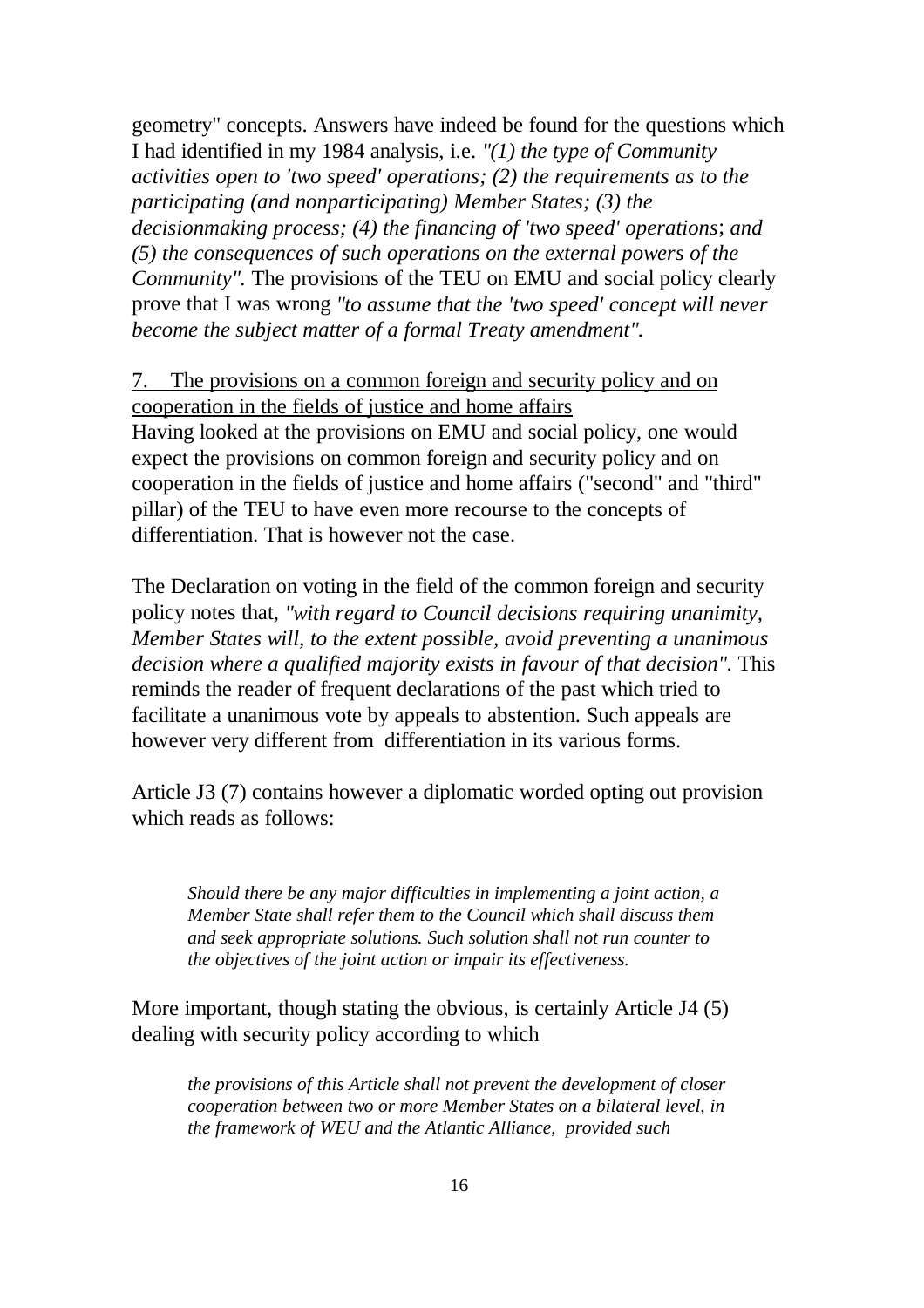*cooperation does not run counter to or impede that provided for in this Title.*

This provision has of course to be read in connection with the Declaration on Western European Union.

Article K7 contains almost the same provisions for the "third" pillar as Article J4 (5) for the "second".

The "Schengen Agreement" illustrates their practical importance.

What is the explanation of the parsimonious use of the concepts of differentiation in the "second" and "third" pillar? The answer results probably from the intergovernmental nature of these pillars. Express provisions on differentiation are indispensable for the highly structured and stringent legal order of the Community. They are of much less importance in the intergovernmental context of the CFSP and the CJHA.

### **C Practical experiences under the SEA and the TEU**

While there is no lack of practical experience with the provisions of the SEA, the same can not be said with respect to the TEU. Preparations for the third stage of EMU have started, but are still in their beginning. The provisions of the Agreement on social policy have been used only once. The practical effects seem to show that an action decided by 11 Member States has much more implications "on the ground" for the UK than the British government would like to see.

If this first experience with the Agreement on social policy would be confirmed by other applications and their practical consequences, the Protocol and the Agreement might be judged more mildly in the future than when they were agreed in Maastricht. In this context it is useful to remember that certain provisions of the SEA, and in particular Article 100a (4), was considered by some eminent legal authorities as a major threat to the established legal order of the Community. Experience has clearly shown that they were wrong. In reality, Article 100a (4) has not become a serious danger for the "acquis communautaire".

These few (and clearly insufficient) remarks are not intended to minimize the dangers of using "variable geometry" and excessive "multi-speed"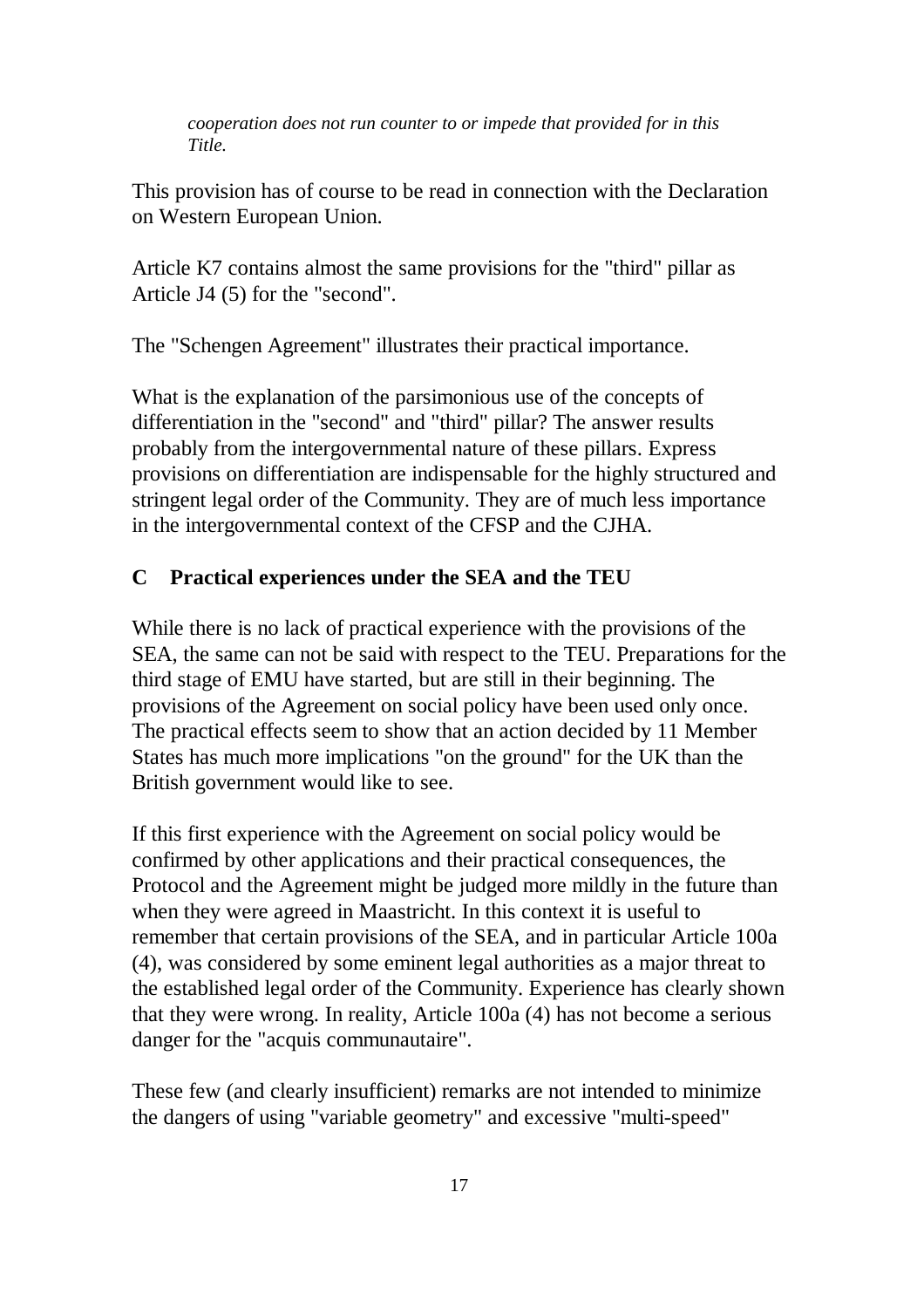concepts. They might however prevent critics of differentiation from over emphasising the risks which are attached to it.

It would in any case be very useful to take stock and to analyze the most important cases of differentiated integration which can been found in secondary Community law enacted during the last ten years. It would not be surprising if the traditional limits (which have been recalled above under III) had been applied more generously since the negotiations of the TEU in view of their considerable psychological effect on all those involved in the Community's law making process.

### **V. THE FUTURE**

#### **A Differentiation an instrument of last resort**

1. Differentiation is not and should not be an end in itself (Lamers/Schäuble, Martens). It is a tool, a technic used to achieve certain substantive objectives. The provisions of the SEA and of the TEU illustrate this perfectly.

The concepts of open ended "multi-speed" or "variable geometry" had to be used in order to agree among the Twelve on EMU and on an extension of the already existing provisions on social policy (permitting to implement the 1989 Social Charter).

The same concepts had to be used in order to agree among the Twelve to substitute the qualified majority to the unanimity principle in Article 100a SEA (for the successful implementation of the internal market programme) and in certain provisions of the Agreement on social policy (again in view of the 1989 Social Charter).

Differentiation, and in particular its radical forms (open ended "multispeed" and "variable geometry"), should therefore always be discussed in relation to substantive objectives, ideally in relation to goals which all Member States share in principle (H. and W. Wallace).

2. As differentiation in its radical forms derogates from fundamental principles of the Community's legal order, it should remain a solution of last resort (Dutch and Spanish governments, Guigou, Martin, Dehaene).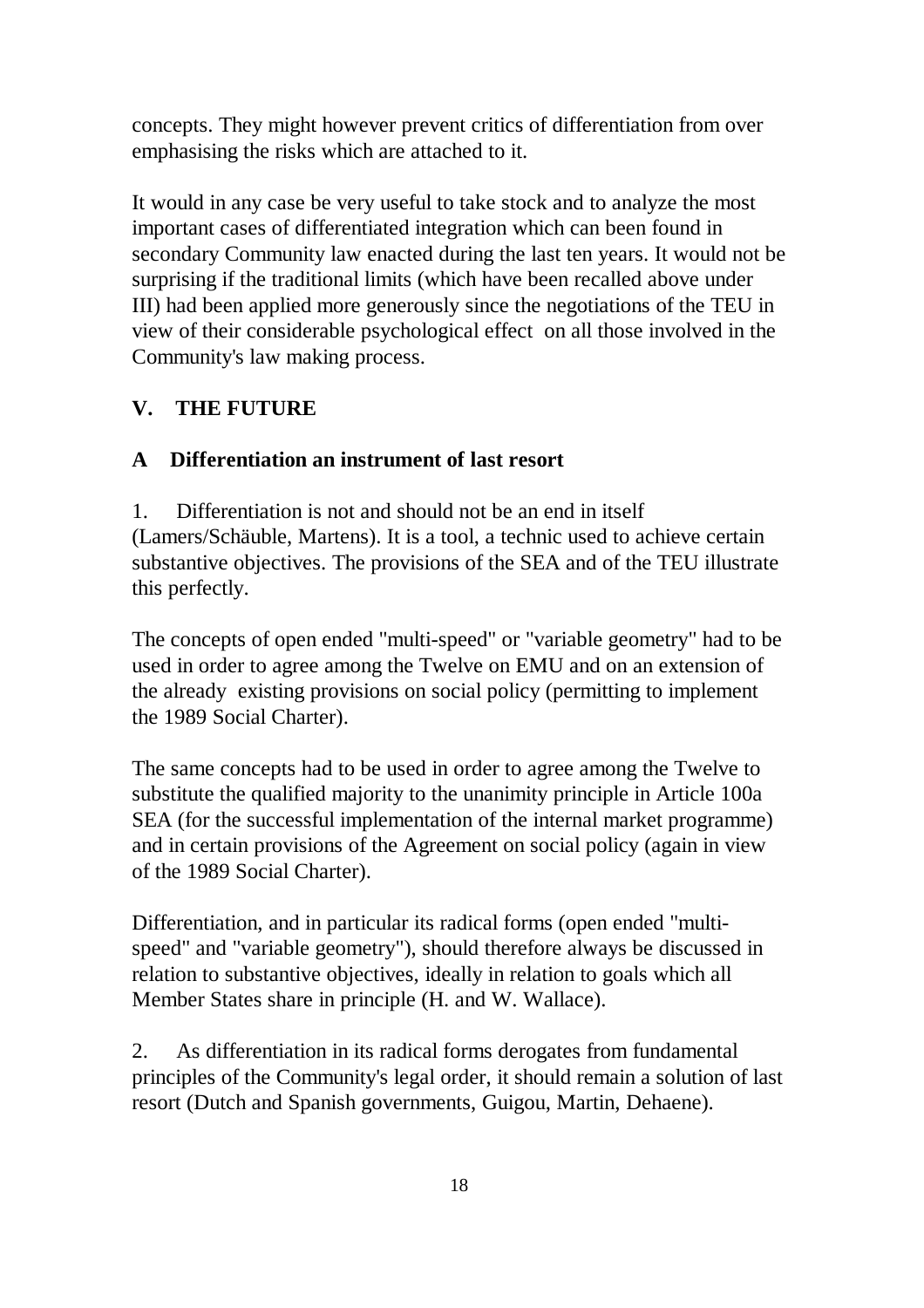This principle is however easier to be stated than to be applied. This can easily be demonstrated by the provisions of the Agreement on social policy which substitute the qualified majority principle to the unanimity requirement. A Community policy which can be adopted on the basis of the qualified majority principle will have a different substantive quality than if this policy had to be agreed unanimously. In other words, there is a limit with respect to substance and quality which those Member States which pursue a certain objective may legitimately want to respect. Radical forms of differentiation may be the only way to achieve this.

Even more delicate is the relationship between differentiation and bargaining for "compensation". In the case of the new provisions on social policy this problem did not arise, as the UK was opposed to them in principle. In other situations, the opposing Member State might be willing to accept, provided a certain "price" is paid. Let us remember that this is just another technic which can be used in order to obtain unanimity. The daily working of the Council offers splendid examples for it.

H. and W. Wallace suggest that the recent vivid debate about new substantial applications of the "multi-speed" or "variable geometry" concepts are a sign of the diminishing disposition of the wealthier Member States (in particular Germany) to continue to act as the "paymasters" of the Community. That may very well be the case. Nobody can and will seriously contest that there is a close and legitimate relationship between differentiation, particularly in the form of the "multi-speed" concept, and solidarity (cohesion). The history of the Community provides numerous examples for this obvious and logical link. However, there may be objective and subjective limits to bargaining and compensation. Nobody will be able to define them in abstracto. They will only become apparent through the political process. Member States which feel that they need more "compensation" will refuse to agree to new substantial applications of the "multi-speed" or "variable geometry" concepts in the Treaty. Wether the same results can be achieved by mechanisms situated outside the Treaty is doubtful. The establishment and operation of such mechanisms are in any case the possible subject of judicial control (cf. Article 5 EC Treaty). Sufficient guaranties exist therefore to prevent an excessive use of the radical forms of differentiation to the detriment of Member States left behind and asking for (more) solidarity.

#### **B Increased need for differentiation**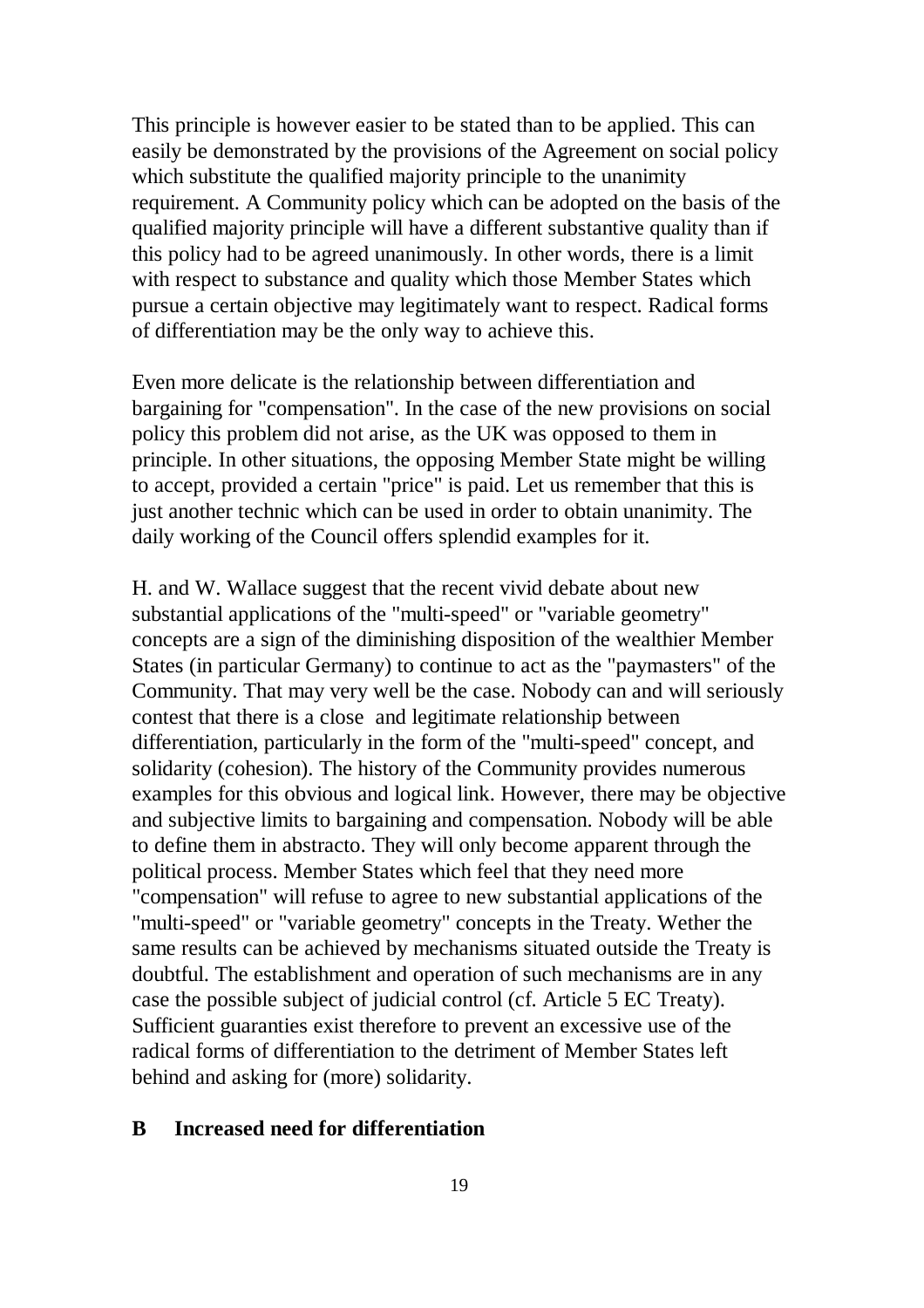1. There is general agreement that the need for differentiated integration has increased and will grow even further. The reasons are well known. The Community (since the TUE the European Union) has become larger and more diversified. The traditional fault lines between integration and cooperation are now situated inside the Union (H. and W. Wallace). Future enlargements to the East and the South will further increase the differences between the Member States, their regions etc.

At the same time, the activities of the Union have moved closer to the hard core of sovereignty and will continue to do so. In the case of EMU this is an uncontestable economical, political and legal fact which nobody will contest. In the case of the CFSP and the CJHA it might be more a matter of subjective feeling. But in the realm of politics, subjective feelings are an important part of the reality.

In addition, the consensus about certain objectives to be achieved through the Community/Union might have weakened (H. and W. Wallace). It has therefore become more difficult to progress - even among the existing 15 Member States - than in earlier years.

It is my firm conviction that increased recourse to differentiation is not only a necessity in view of further enlargements. The problem of deepening exists already within the Union of 15 Member States. The perspective of further enlargements highlights the problem but does not create it for the first time. The issues debated in this paper are therefore of immediate concern to the Community/Union and the forthcoming Intergovernmental Conference, whatever the timetable for further enlargements might be. That does not mean that the accession of Central and Eastern European countries does not raise special problems which require appropriate answers.

2. I have stressed earlier that differentiation (in particular its radical forms) should be discussed in relation to substantive objectives which Member States want to achieve. What are these objectives?

It is generally recognized that the first objective of this kind will probably be the economic component of EMU. Member States which will participate in the third stage might very well want to intensify their cooperation in order to overcome the weaknesses which characterize this aspect of the TEU. This objective is mentioned here without prejudging in any way the controversial discussions wether such cooperation might constitute the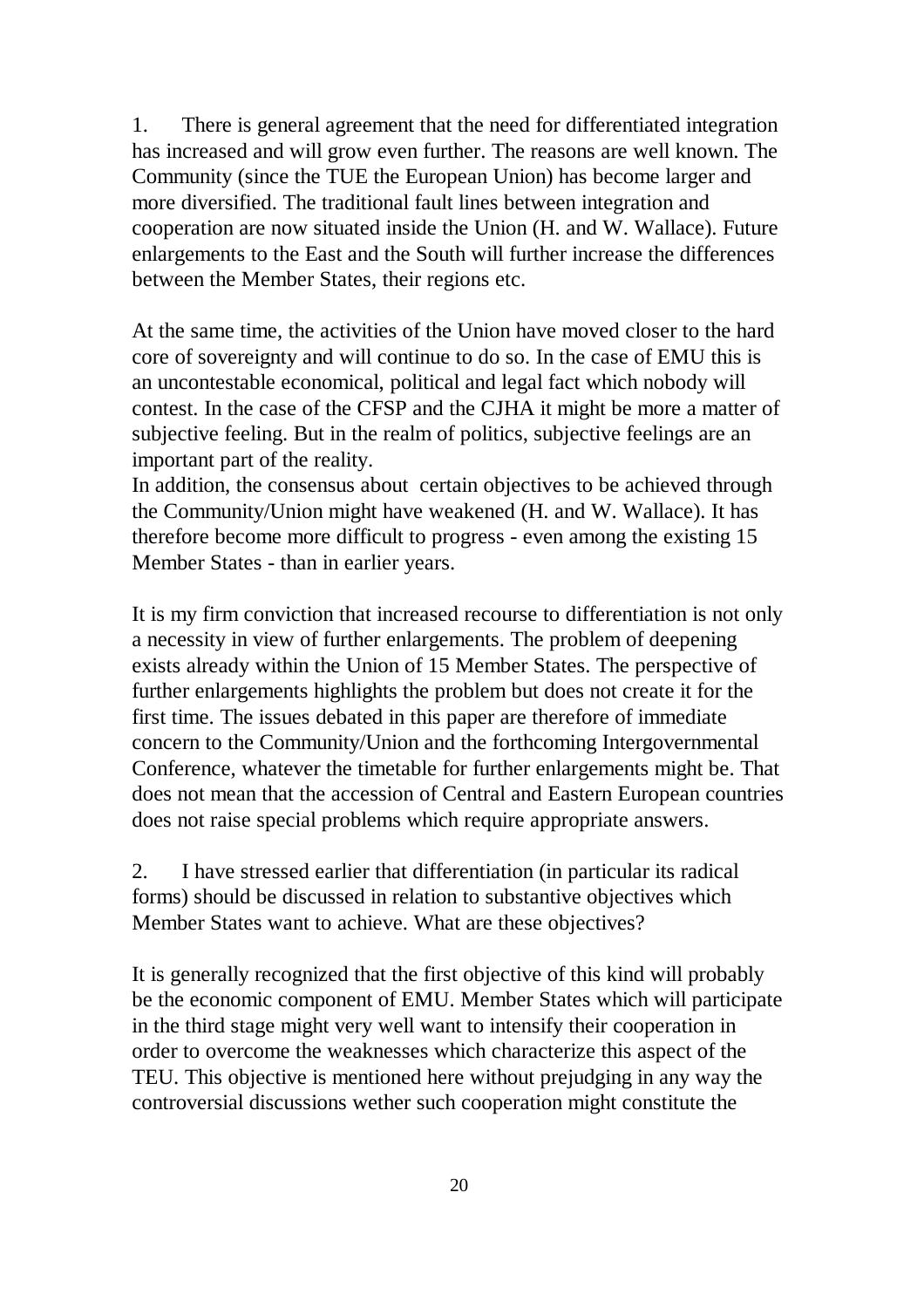nucleus of a more or less closed group of Member States which form the avantgarde of a "federal" Political Union (see infra C.).

There is also a large consensus that the intensification of cooperation in the field of security and defence is another candidate for an increased use of open ended "multi-speed" or "variable geometry" technics. In mentioning this objective at this stage, we want to make the same reserve as the preceding one with respect to the role which such an intensified cooperation might assume within the overall structure of the Union.

A third obvious candidate for an imaginative use of "multi-speed" or "variable geometry" technics is the area of foreign policy. However, it is interesting to note that this aspect of the "second pillar" is mentioned less often than defense and security. Perhaps because of the obvious limits which the international credibility of the Union imposes (Charlemagne, Justus Lipsius, H. and W. Wallace).

The recent debates about Europol and the role of the Court of Justice demonstrate that the "third pillar" - in so far as it remains outside the "first would greatly benefit from "multi-speed" or - more likely - "variable geometry".

Finally, there remain certain activities of the "first pillar" which might be opened up to non conventional forms of differentiation. I will come back to them later (see infra E.).

#### **C Increased use of differentiation in what overall structure?**

1. Before we progress any further, it is useful to clarify one point which has remained until now implicit. In advocating an increased use of unconventional forms of differentiation, we have never mentioned the "à la carte" concept. We agree indeed with the quasi unanimity of all those who have expressed themselves on our subject that the "à la carte" concept has to be rejected (Commission, European Parliament, Guigou, Martin, Lamers/Schäuble, Charlemagne, Dashwood, Justus Lipsius, Ludlow, Noël).

2. The debate on structure has been triggered by the Lamers/ Schäuble paper. As the Maastricht negotiations have put an end to the earlier Community orthodoxy with respect to differentiation among lawyers and institutionalists, the Lamers/Schäuble paper has become the focal point of an intensive political debate. It is irrelevant in this respect that the critics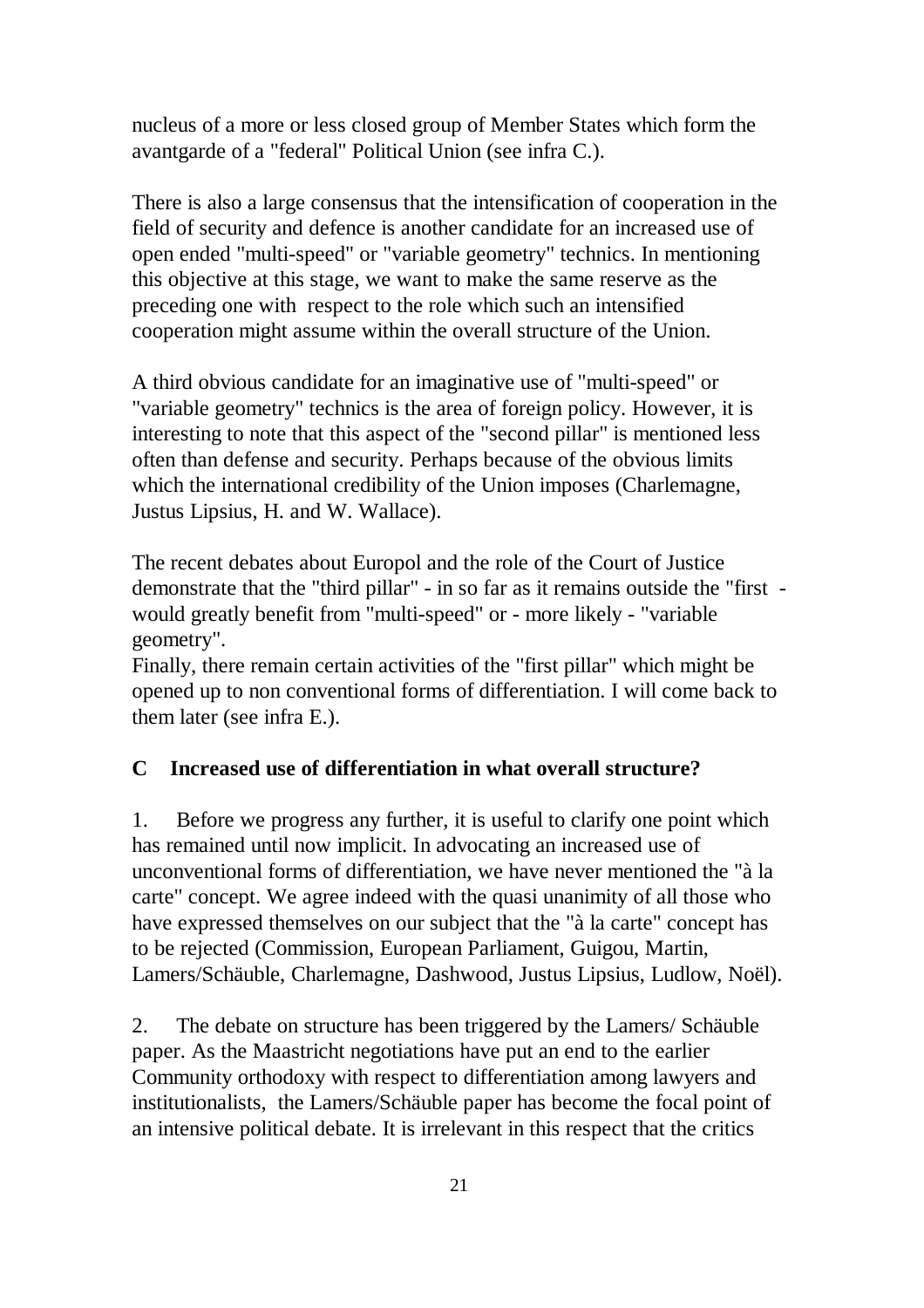might not have read the paper (Stubb) or that the authors of the paper might not have been sufficiently clear. In any case, the paper has launched a most vivid controversy on the question whether there should be a hard core or not.

With one exception, everybody agrees that if there were to be a hard core, it should be open. The exception is C. Deubner who (in his recent book *Deutsche Europapolitik: Von Maastricht nach Kerneuropa?)* advocates in favour of a closed group which happens to coincide with the Lamers/Schäuble grouping. This might not be a pure coincidence, as C. Deubner had sent a draft of his book to political institutions and actors at the federal level in April 1994. In view of the overall public reaction to the Lamers/Schäuble paper, it is highly unlikely that C. Deubner's radical ideas will have a chance of being seriously considered; they have certainly no chance to be put in practice. But they are at the least thought provoking.

3. The notion of a pre-established hard core implies (even if the hard core is potentially open) that its members commit themselves to participate in all new and additional ventures. This is indeed the position of the Lamers/Schäuble paper and of C. Deubners underlying study. C. Deubner even goes a step further in excluding Member States which are not parties to the hard core from these new and additional ventures. While the first proposition is in essence hardly objectionable the second is of course incompatible with the open character of the group.

4. In the end, the fundamental question remains whether there should be a pre-established group (whatever may be his name) which - though open takes formally the commitment to participate in all new activities which deepen integration and intensify cooperation among the Member States. The establishment of such a group would have at least two major advantages: It would guarantee coherence (advocated by E. Noël) and it would contribute to clarity and transparency. Both are desperately needed to bring the Union closer to the citizen.

5. The potential gain in clarity and transparency would be lost if a more pragmatic path were followed. Member States which are willing to advance on the road of integration and cooperation would not form a pre-established group, but would simply join as many circles as they want. It might very well appear that some of them participate de facto in all new and additional activities. The core group of Member States would emerge in this way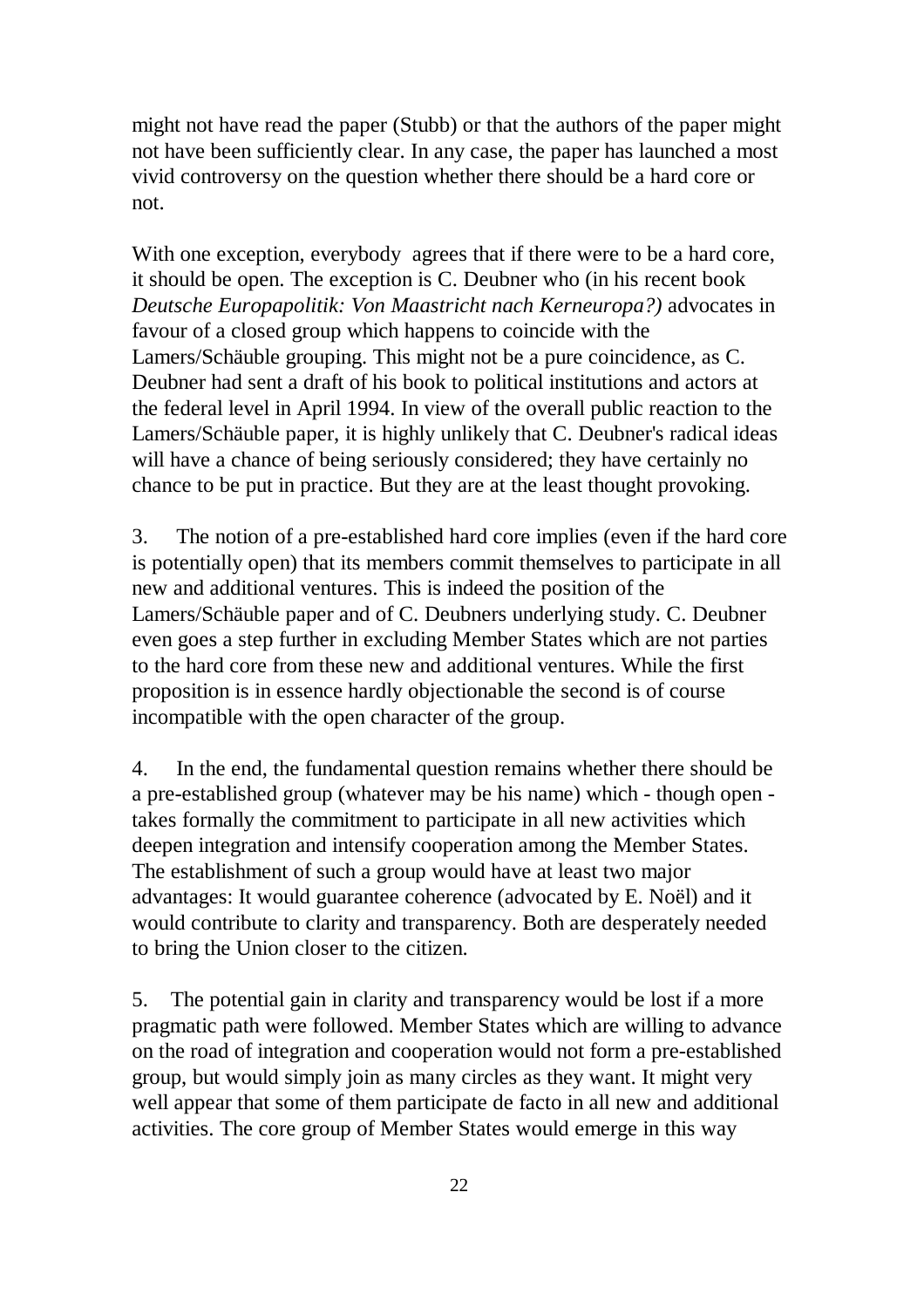instead of being established by a prior political act which might be considered divisive and destructive (Dehaene).

In view of the reactions to the Lamers/Schäuble paper, it is likely that this pragmatic approach will be followed in practice. That the structure of the Union will not be clarified but on the contrary become even more difficult to understand - as differentiation generally increases complexity - will be (perhaps reluctantly) accepted.

6. If one opts for the pragmatic approach, the question of the focal point for intensified integration and cooperation looses its fundamental importance. The majority of participants in our debate sees this focal point in the participation in the third stage of EMU. Others plead in favour of a second pole of attraction in the field of security and defense (Catala/Almeline). It is not astonishing that the first group is close to those Member States which are likely to participate from the beginning in the third stage of EMU while the second group is not (or less).

### **D Increased use of differentiation within what institutions?**

1. The problem of the pre-established group or the co-existence of several circles (in which the same Member States happen to be) is intimately linked to the question what institutions should be used for the intensified integration and cooperation among a limited number of countries.

2. For its closed hard core of Member States (formed around the third stage of EMU). C. Deubner has proposed a separate institutional structure, situated outside the Community/Union framework, and inspired by the Benelux organisation. The Lamers/Schäuble paper does not give any indication about the envisaged institutional framework through which the hard core countries would operate.

3. The institutional problem is less influenced by the open or closed nature of the group than by its pre- or non pre-established character. A preestablished group suggests much more the existence of a separate steering mechanism than the co-existence of several open circles.

4. The vast majority of opinions expressed on our subject plead in favour of institutional unity (Commission, European Parliament, Guigou, Martin,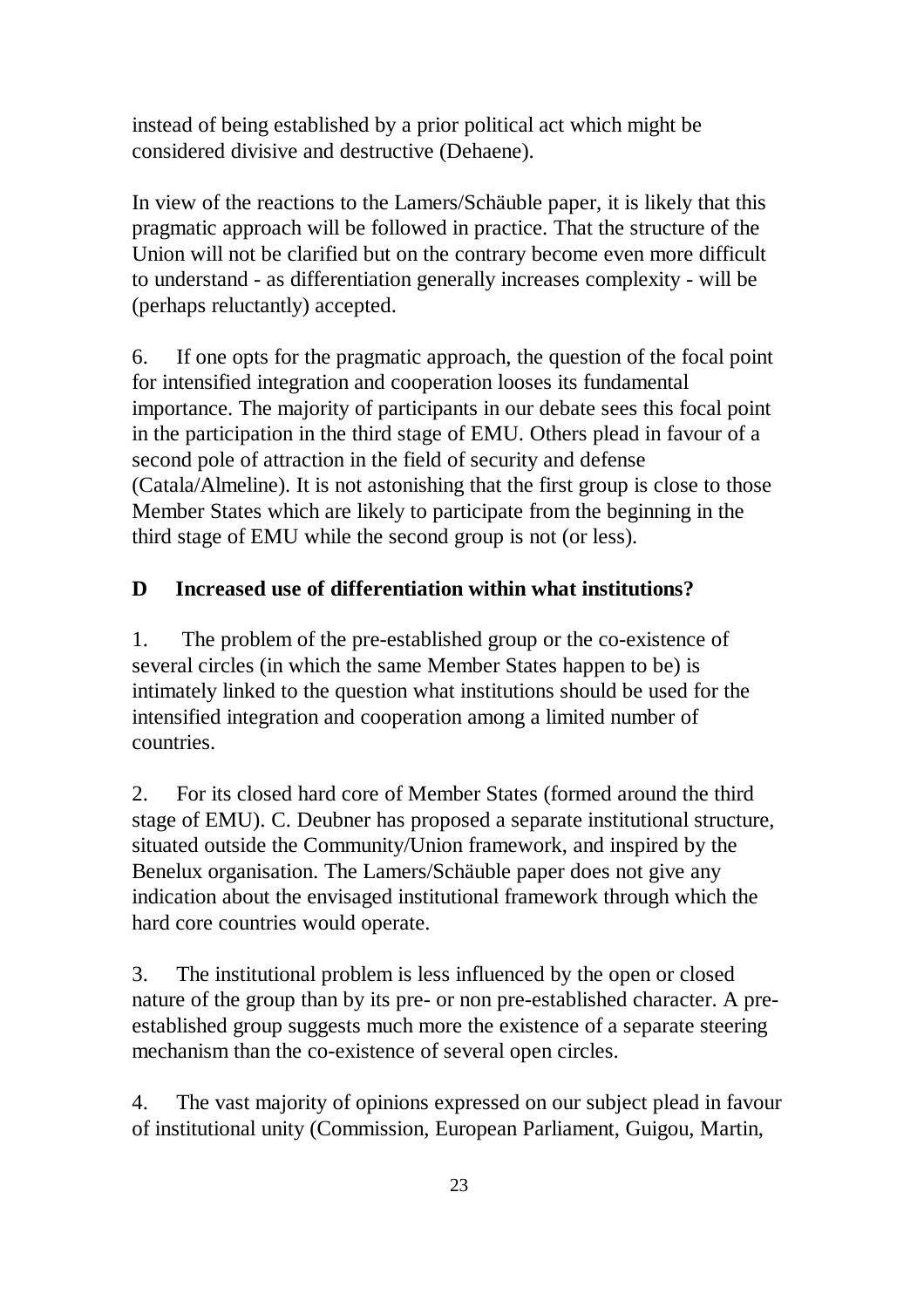Spanish government, Rühe, Charlemagne, Curtin, Justus Lipsius, Ludlow). Others require the use of common institutions as much as possible (Federal Trust). I fully share this view. The use of common institutions will maximize the benefits and minimize the dangers of differentiation. Separate bodies should only be set up if no common institutions exist (for instance because the task to be performed is totally new).

I would however not go as far as my friends from the Council's Secretariat who have expressed the view that "variable geometry" requires necessarily a single institutional framework (Charlemagne). The cooperation of certain Member States in the Schengen Agreement proves the contrary. I would also take a more nuanced position with respect to cooperation outside the Treaty, facilitated by a generalized Article 233, which Justus Lipsius qualifies as "néfaste". This cooperation has of course to be fully compatible with the Treaty and in particular with its Article 5.

5. It is useful to note that cooperation outside the common institutions has important consequences both for the democratic principle and for the rule of law. This is perfectly illustrated by the ongoing debates about the Schengen Agreement and Europol. A theoretical demonstration is provided by C. Deubner's institutional structure for the hard core: it would considerably strengthen the intergovernmental aspects of decisionmaking for the hard core countries.

6. The respect of the principle of institutional unity requires in the first place that Member States which want to intensify integration and cooperation among themselves accept to operate through common institutions. It requires however also that other, non participating Member States accept that common institutions may be used for the "multi-speed" or "variable geometry" operation. The best example for this technic is of course the Protocol and the Agreement on social policy. It should serve as a source of inspiration for the future (but not be copied, because of its rather insufficient drafting).

7. The respect of the principle of institutional unity could be facilitated if the overall institutional structure of the Community/Union would be reformed in the course of forthcoming IGC. Suggestions in this direction have been made by J. L. Bourlanges. It is however not advisable to link these two subjects. Each of them is so complicated and controversial that it is preferable deal with them separately.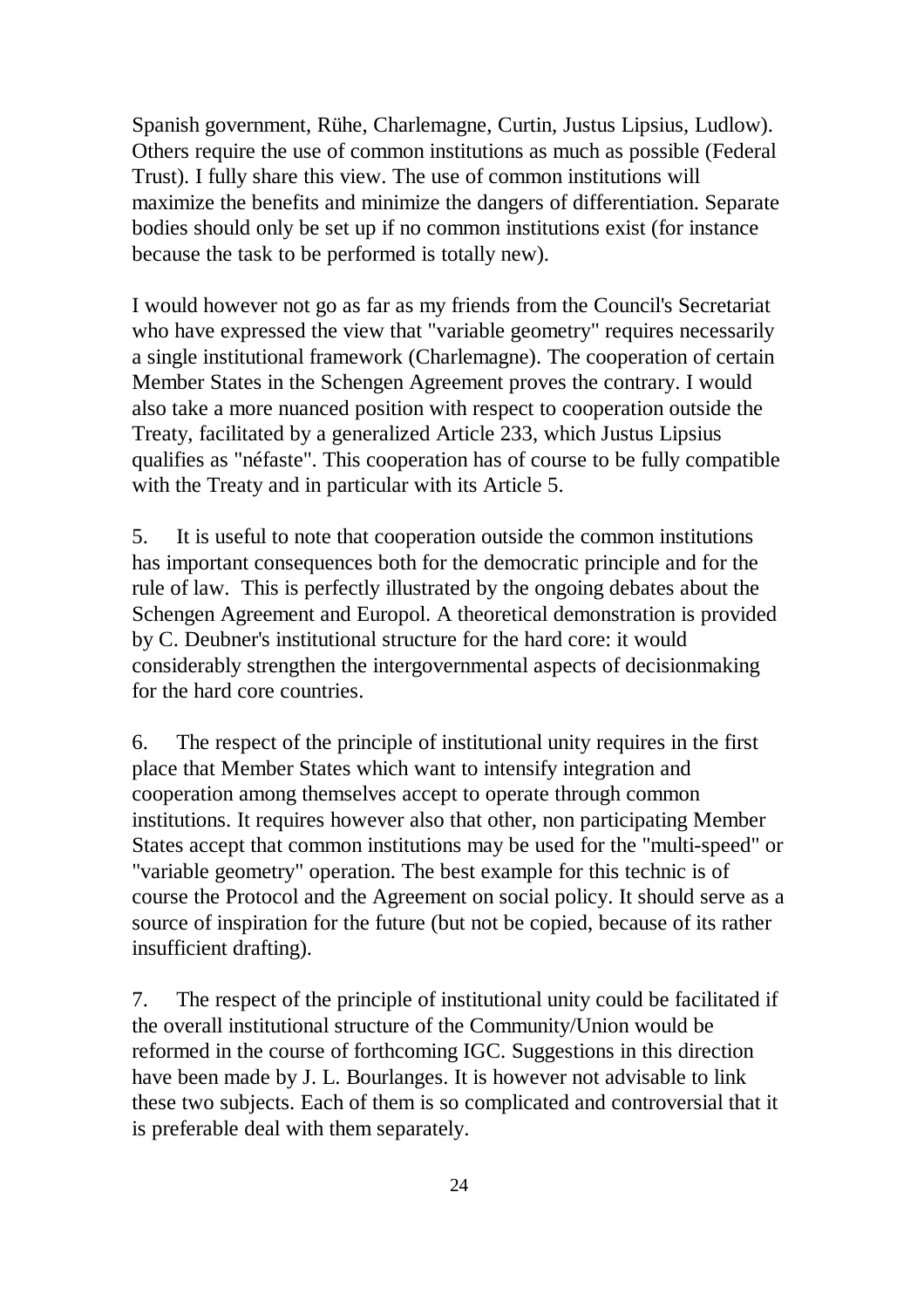# **E Increased use of differentiation in what fields?**

Having mentioned already the broad objectives and fields in which Member States will probably want to progress, if necessary through increased use of "multi-speed" and "variable geometry" technics (supra B), it is useful to examine in more detail the areas which are candidates for operations of this kind.

1. The starting point is that the acquis communautaire has to be preserved (European Parliament, Martin, Santer, Spanish government). A good practical illustration of this principle is provided by the Protocol on social policy. That does not mean, however, that the existing policies and rules do not have to be reviewed and adapted to changing circumstances. They may even been slimmed down (H. and W. Wallace).

2. Beyond this first general principle, it is useful to stress that the common base has to be large, profound and strong (Justus Lipsius) in order to minimize the dangers of increased differentiation.

3. This means in concreto that the internal market and those policies and rules which are intimately linked to it should not be opened to nonconventional differentiation (Martin, Charlemagne, Curtin, Dashwood, Justus Lipsius, H. and W. Wallace).

Policies which are an indispensable part of the single market are (1) those parts of the common agricultural policy which guarantee the free movement of goods, (2) those parts of the common transport policy which assure the freedom to render services, (3) the common commercial policy and (4) the competition policy. A policy which is so intimately linked to the single market that it is politically impossible to separate it is (5) cohesion.

4. Whether the same applies to social policy is a matter of controversy. The Protocol and the Agreement on social policy seem to demonstrate that this area may be a subject for "variable geometry". But this derogation continues to be heavily criticized (Commission, European Parliament, Guigou, Martin). The best answer may lie in the middle. The internal market will not function without a minimum of social rules. But not all are so intimately linked to the single market that it could not work without them.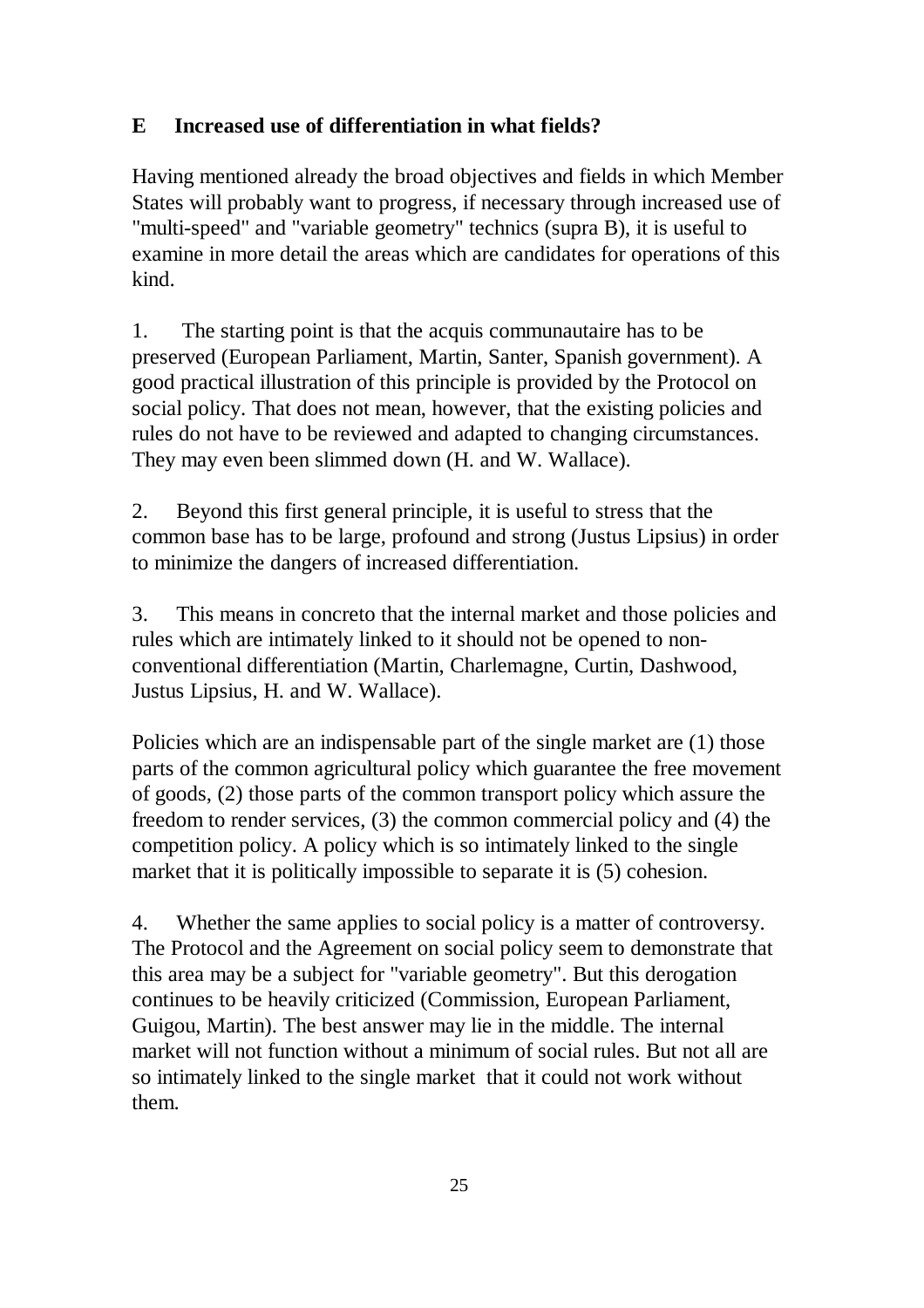5. The situation is somewhat similar in the area of environmental protection. Rules adopted in view of the protection of the environment which relate to goods belong to the internal market. Provisions which have the same purpose but which are process related do not; they can become more easily the subject of non-conventional differentiation (H. and W. Wallace).

Intensified integration and cooperation between some Member States in the field of social or environmental policy can of course impose additional burdens on their economies. As the Protocol and the Agreement on social policy show, that is not necessarily an argument which will deter Member States to move forward in a smaller group. In this context it is useful to note that at least since the beginning of the eighties, the political sensitivity of Member States with respect to distortions of competition caused by different legislations has considerably decreased (cf. the discussions on "competition between rules" and the subsidiarily principle in Article 3b TEU).

6. The most important area for intensified integration and cooperation between certain Member States within the "first pillar" could however encompass the economic aspects of EMU (already mentioned supra III 2). It is not surprising that they are specifically referred to in the Lamers/Schäuble paper and by C. Deubner. They are probably the preferred area for innovative "multi-speed" and "variable geometry" applications in the mind of all those who see the third stage of EMU as the focal point for a smaller group of Member States. These economic aspects include in particular the fiscal and budgetary policies of the participating Member States.

7. Compared with these heavy weight activities, few people will care very much for marginal operations like civil protection, public health and tourism (Justus Lipsius).

8. While the areas for ambitious "multi-speed" and variable geometry" operations within the first pillar (except the economic aspects of EMU) are rather limited, the door seems to be wide open for such operations in the field of the CFSP. Decisionmaking within the "second pillar" could be facilitated considerably if the Member State which disagrees or abstains would not be obliged to participate in the common action (European Parliament, Guigou, Rothley, Rühe, Charlemagne, Curtin, Justus Lipsius).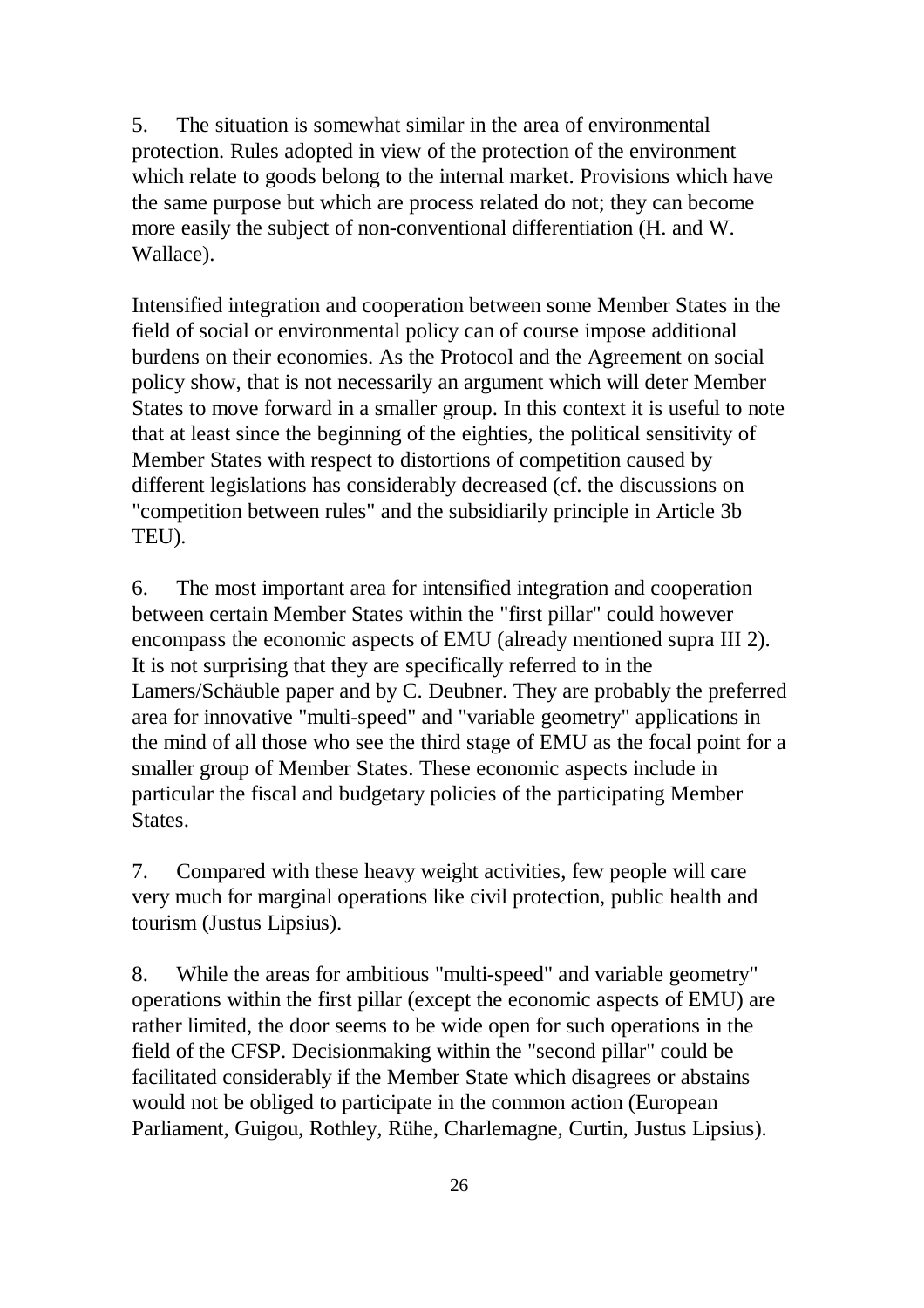This principle could of course be modulated in view of the status of the Member State which disagrees or abstains, the type of support it should nevertheless lend to the common action, etc. (Dashwood)

The only serious limit results from the international credibility of the Union (see already supra III 2). It might be particularly affected if the most concerned Member State does not participate in a given activity (H. and W. Wallace).

9. Similar considerations apply to the "third pillar". In this sector, care has however to be taken with respect to the internal market (Curtin). Activities carried out in the framework of the "third pillar" are often closely related to the free movement of people. This fundamental freedom belongs to the acquis communautaire which is not open to unconventional forms of "multi-speed" and "variable geometry" operations.

## **F Increased differentiation according to what additional general rules?**

The preceding sections have allowed to establish a certain number of general rules which should be respected in all cases of differentiation, even in their most innovative, ambitious and radical forms. Three additional principles can be added to them.

1. In the first place, it is useful to mention the principle of non interference (Charlemagne, Justus Lipsius). It works of course in both directions. Member States which have agreed to intensify their cooperation have to respect fully their obligations under the common rules, and in particular the acquis communautaire. Member States who do not participate in new and additional activities should abstain from actions which affect this cooperation. A good illustration of the non-interference principle is provided by the Protocol on the transition to the third stage of economic and monetary union according to which *"all Member States shall, whether they fulfil the necessary conditions for the adoption of a single currency or not, respect the will for the Community to enter swiftly into the third stage, and therefore no Member State shall prevent the entering into the third stage"*(supra IV B 2).

2. Groups of Member States which have decided to intensify integration and cooperation among themselves should not only be theoretically open.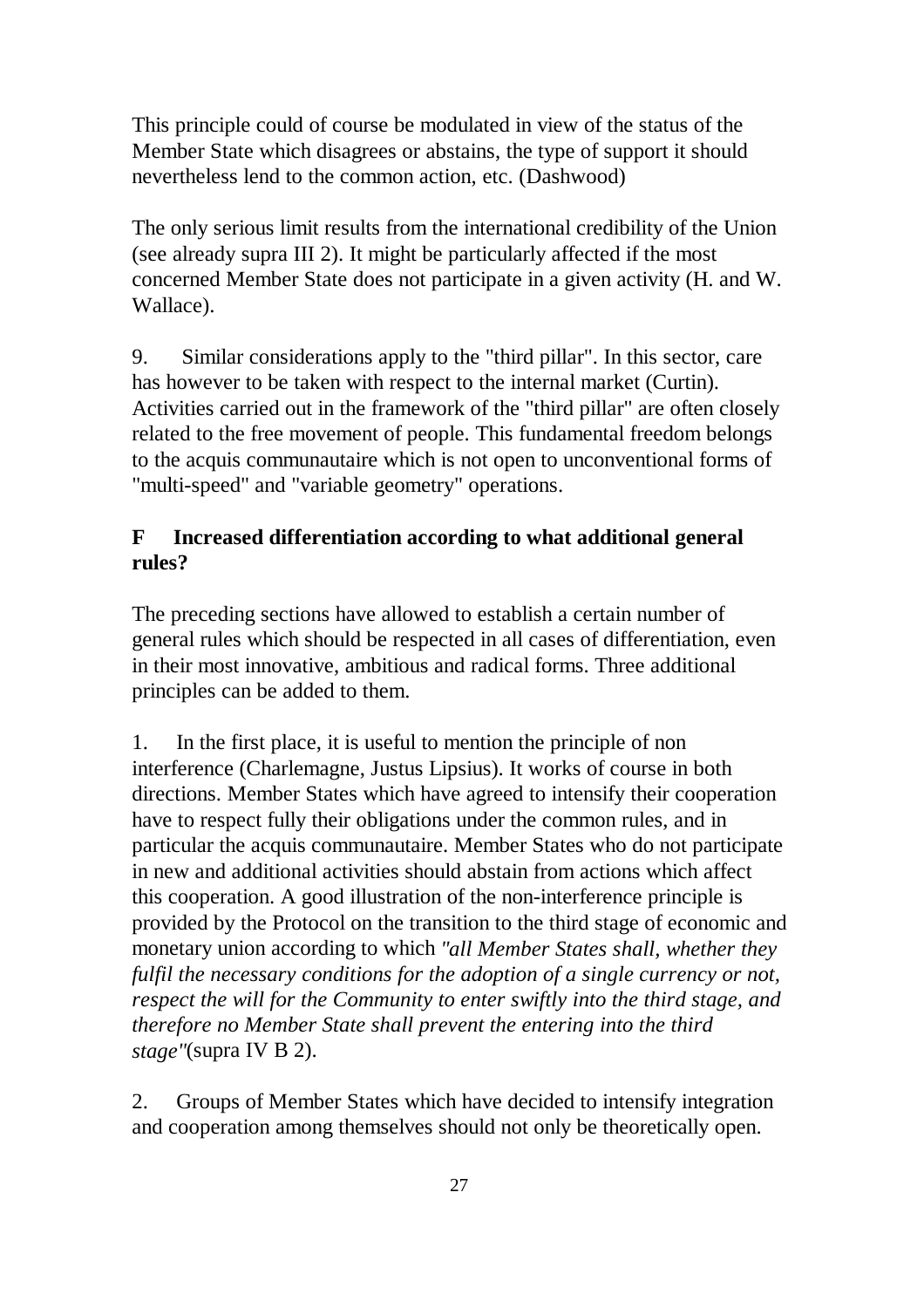They should also be de facto accessible to non participating Member States. Member States which are not able but willing to join might need the help and support of their partners. The principle of solidarity among all Member States (stressed by the European Parliament, Guigou, Martin, Dehaene, the Spanish government, Charlemagne, Curtin, H. and W. Wallace) requires that such assistance is made available. It is useful to note that the term solidarity is used here in a wider sense than just financial assistance.

Member States which are called upon to help others can reasonably expect from the latter to take all appropriate steps to join the avantgarde as soon as possible. Like the principle of non-interference, the principle of solidarity (or due respect for the interests of other Member States) works therefore again in both directions.

3 The preceding sections have already given the opportunity to stress the importance of an independent arbiter who assures that the limits of differentiation are respected by both sides, i.e. those which want to progress more rapidly and those which stay behind (or opt out). This importance is underlined by the suggestions of P. Ludlow that the non-participating Member States should accept *"the majority's droit de regard including in the final analysis the right of their partners to define their own nonconformity as destabilising or unacceptable"* and that *"the Treaty should incorporate either in relation to specific areas where it is agreed that Member States can opt out or in articles that apply across the board detailed provisions to deal with unacceptable or destabilizing behaviour".* Whether the non-respect of these provisions should entail sanctions (Ludlow) or entitle Member States which are hurt by distortions of competition to compensatory measures (Charlemagne, Justus Lipsius) is a much more debatable matter.

It is obvious that within the existing institutional structure of the Community/Union, the above mentioned arbiter is the Court of Justice. The role of the Court should therefore by no means be weakened (Charlemagne, Justus Lipsius, H. and W. Wallace), but rather strengthened.

#### **G The functioning of the institutions**

The principle of institutional unity (supra D 4) pleads in favour of a maximal use of the existing institutions of the Community/Union. The TUE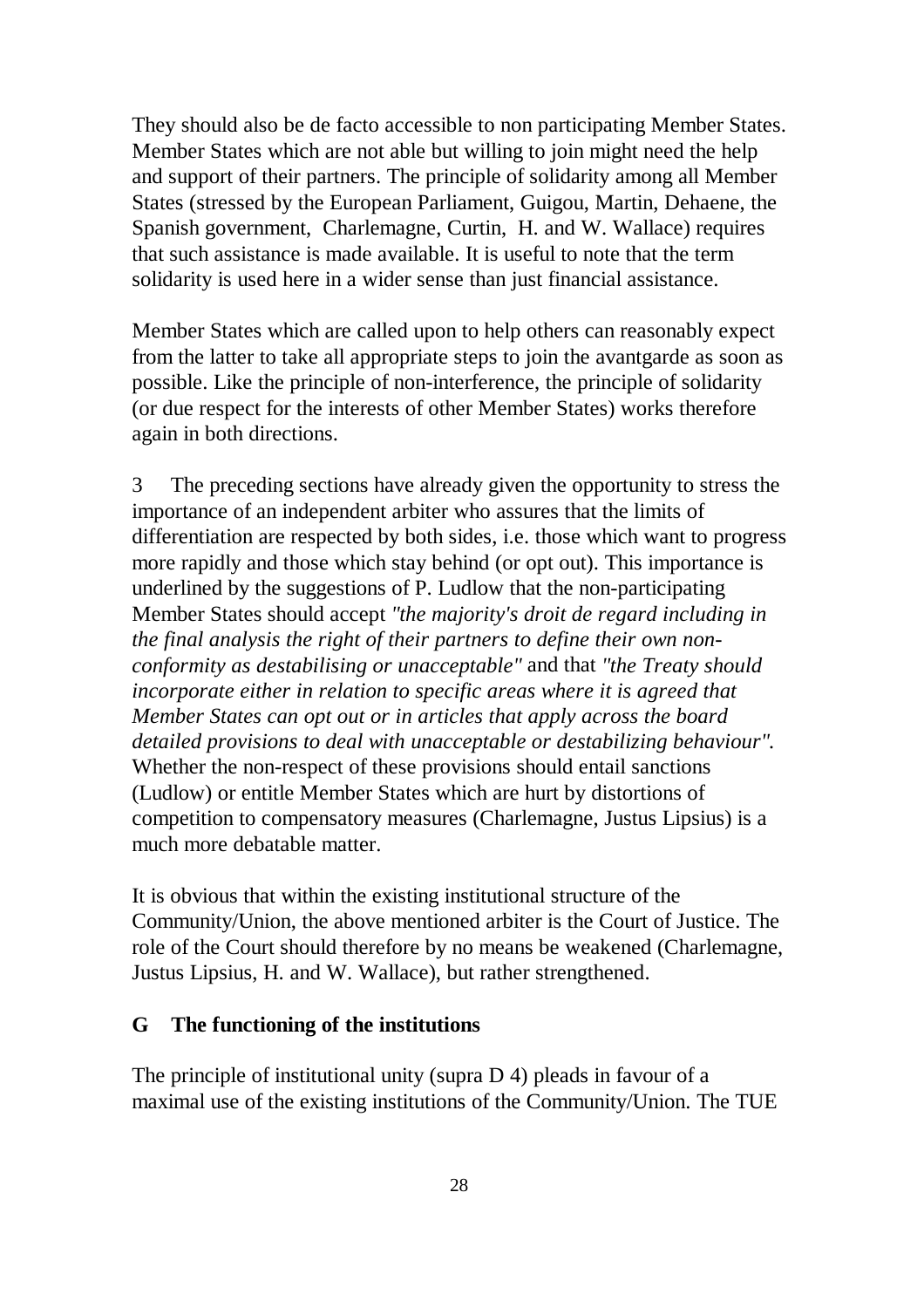provides ample illustrations how they can be used for ambitious "multispeed" and "variable geometry" operations.

1. Nobody seems to contest the principle that *"those who opt out should ... have less than full rights in the institutions in relation to the business in which they do not intend to participate"* (Ludlow). For the Council this means that Member States which do not take part in a certain policy (like the third stage of EMU or the implementation of the 1989 Social Charter through the new social provisions) should not have the right to vote.

In the case of ad hoc arrangements, like the one described above (supra E 8) for the "second pillar", a negative vote or an abstention would entail the right to opt out, but would not hinder the adoption of a binding decision for the other Member States.

The provisions of the TEU on EMU and the Protocol on social policy demonstrate that there are different ways to establish the threshold for a qualified majority vote if some Member States do not participate in a certain activity. While the Protocol has fixed a new numerical threshold (initially 44, after enlargement 52), Article 109k (4) has established a special percentage of votes (two thirds). A third method would be to distribute the votes of the non-participating Member States proportionately among the participating countries. It is a matter for consideration in every individual case whether one or the other of these methods is chosen. Suffice it to say that they are not totally neutral, but that they may affect the weight of the votes of those Member States which take part in the voting process.

Member States which do not participate in a certain policy because they are unable, but which are willing to do so, should be entitled to take part in the deliberations preceding the adoption of decisions. On the contrary, in following the precedent of the Protocol on social policy, those which are not willing should in principle be excluded. This difference in treatment seems logical in view of the fundamentally different situation of the two categories of Member States. It has however not been clearly proposed by any of those authors who have examined this problem in detail (see in particular Charlemagne, Justus Lipsius).

2. More difficult than the Council is the European Parliament. As the pertinent provisions of the TUE have shown, no special rules have been laid down for the functioning of the EP in the context of radical "multi-speed" or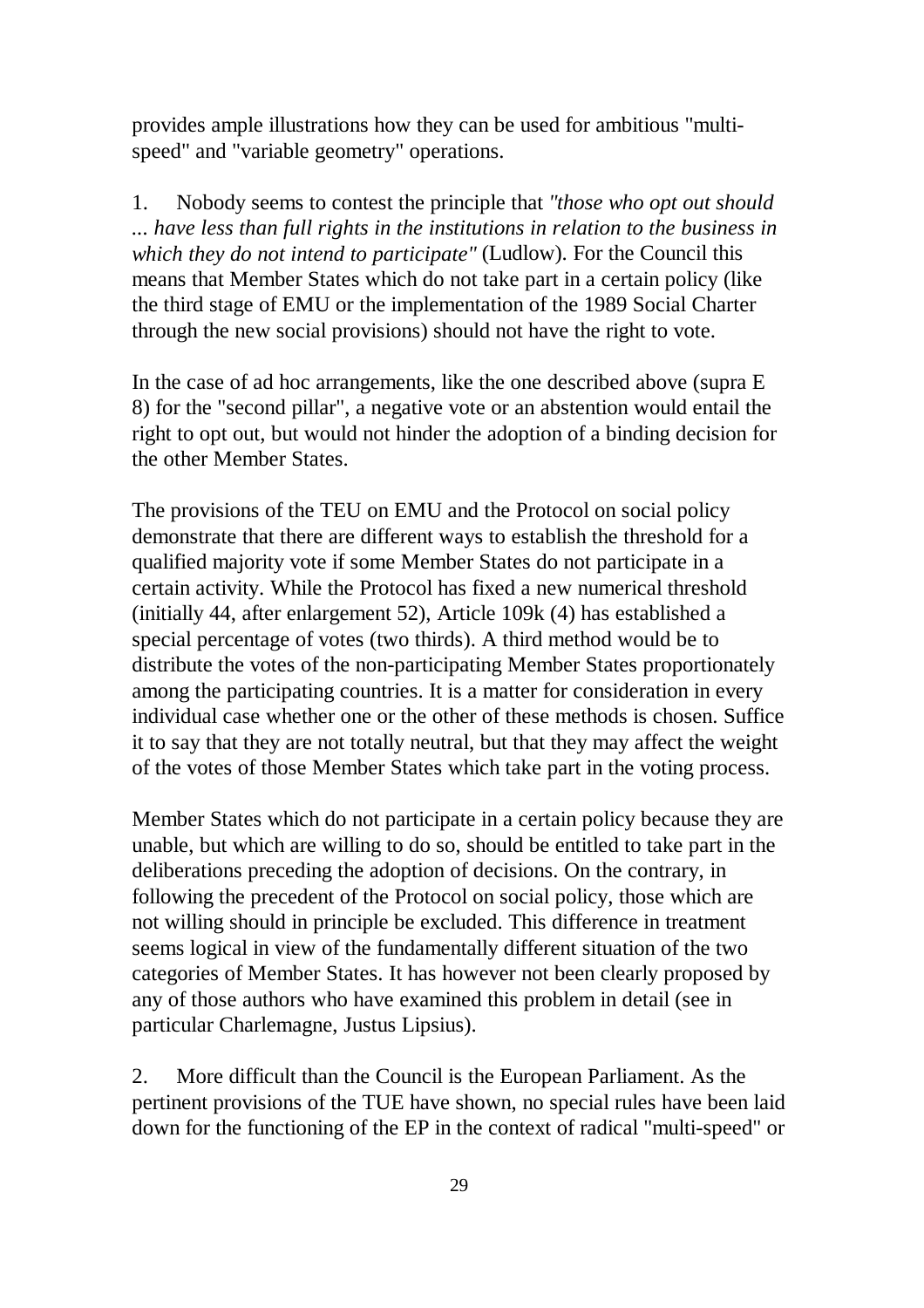"variable geometry" operations. In view of the increased powers of the EP in the Community's legislative process, this absence of special rules is not obvious. Members of the EP are of course not representatives of any government. But they express the opinions of the citizens of their country of origin. And it is in the end this country which does not participate in a certain policy or which is not bound by certain decisions. I am therefore inclined to join those which consider that members of the EP elected in a country which does not participate in a certain policy or which is not bound by certain decisions should not take part in the voting process. All members should however be entitled to participate in the debates, whatever the status of their country of origin may be.

Whether this position is compatible with the EP's request that the EP as a whole should be responsible *"for exercising control over those Union policies which are pursued by a limited number of Member States on a temporary basis"* is a matter of interpretation, as it depends on the exact meaning of the word "control". The EP's request goes in any case further than J. L. Bourlanges who suggests to attribute the control function to ad hoc bodies composed exclusively of parliamentarians from the participating Member States.

3. No derogation from the general rules should be envisaged for the Commission.

On the contrary, the Commission is an extremely important institutional link between the different types of activities of the Community/Union, as it assures the necessary coherence between them (Bourlanges, H. and W. Wallace).

It is remarkable that the draft of a Constitution of the European Union presented to the European Parliament in 1994 (the Herman Report) proposes a different solution. According to this draft, members of the Commission from countries which do not participate in a certain activity would have to abstain, like members of the Council and the European Parliament (Article 46).

4. Even the Herman report does not propose to envisage special rules for the Court of Justice. As has been mentioned before, increased use of differentiation will not diminish but rather increase the need for an independent arbiter (supra F 3). The importance of the Court will therefore grow even further. It is useful to emphasise this point in view of the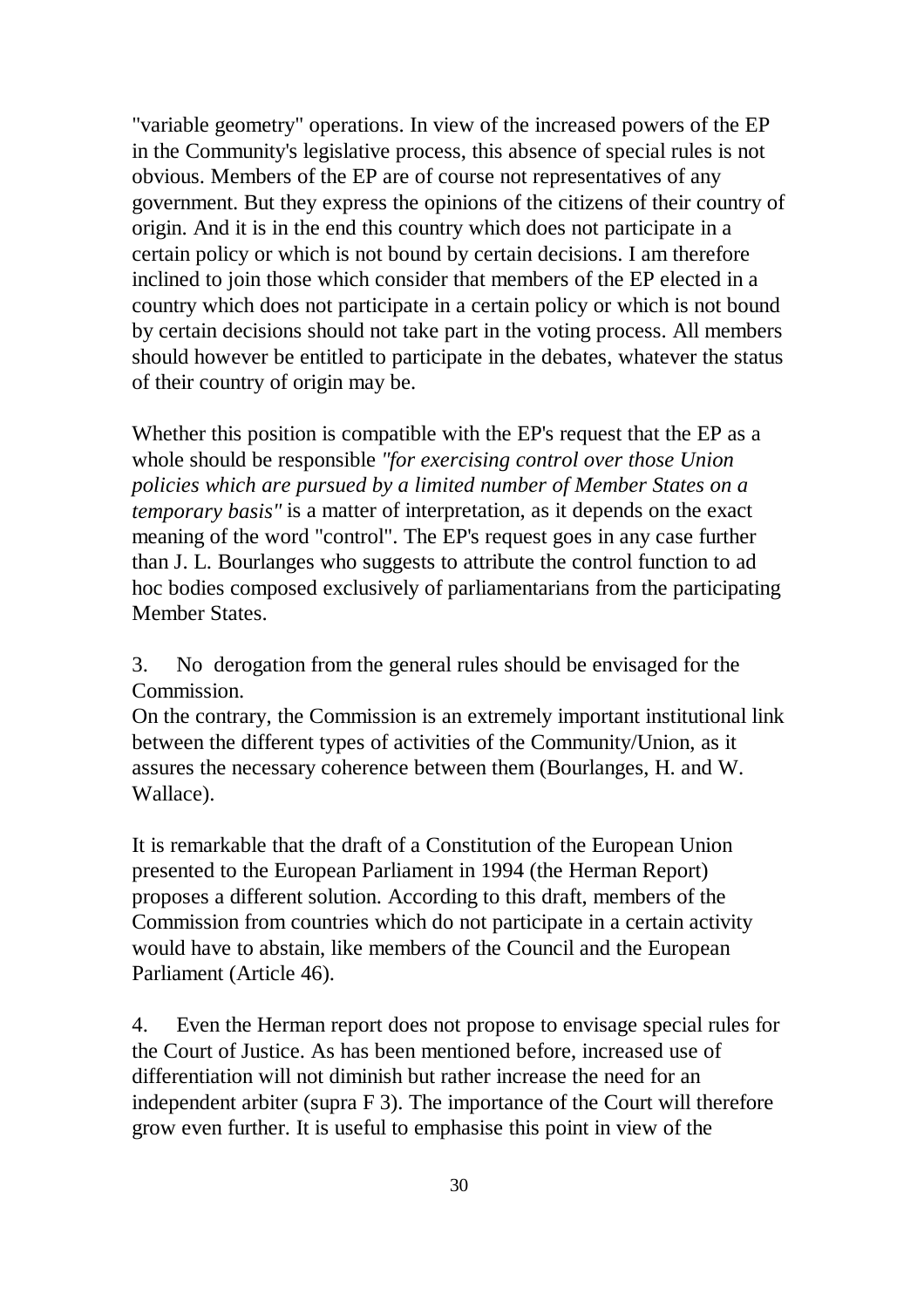excessive criticism voiced recently against the Court in certain circles, particularly in the UK.

# **H The effects on the budget and on the external powers of the Community**

1. The provisions of the SEA for supplementary research programmes (Article 130k), of the Protocol on social policy and for the financing of the "second pillar" of the TEU establish a clear line for the financing of radical "multi-speed" and "variable geometry" operations. Administrative expenditure entailed for the institutions is to be charged to the Community budget. On the contrary, operational expenditure is to be financed by the participating Member States alone (Dashwood, Charlemagne, Justus Lipsius).

The principle of institutional unity pleads in favour of the use of the Community budget for the financing of even these operations. In order to exonerate the non-participating Member States, a refund mechanism has to be put in place. The refundable quote part of the relevant expenditure should be calculated according to the percentage key which is used for the so called "fourth" Community resource.

2. Whether open-ended "multi-speed" or "variable geometry" operations" have the well known ERTA-effect is a matter of debate. Those commentators who address the issue either deny this effect (Charlemagne, Dashwood) or express scepticism (Justus Lipsius). Article 109 TEU demonstrates however that it is perfectly conceivable that the Community acts as an independent legal person on the international level without committing all its Member States (supra IV B 2). I am therefore inclined to take a much more positive attitude. In order to avoid difficult problems of interpretation, it is advisable to address this question openly during the negotiating process.

# **I Special problems related to future enlargements**

I have already mentioned earlier that increased recourse to differentiation is not only a necessity in view of further enlargements, but that the problem of deepening exists already today within the Union of 15 Member States. This paper will therefore not discuss the special problems which the accession of Central and Eastern European countries raise. For a variety of reasons,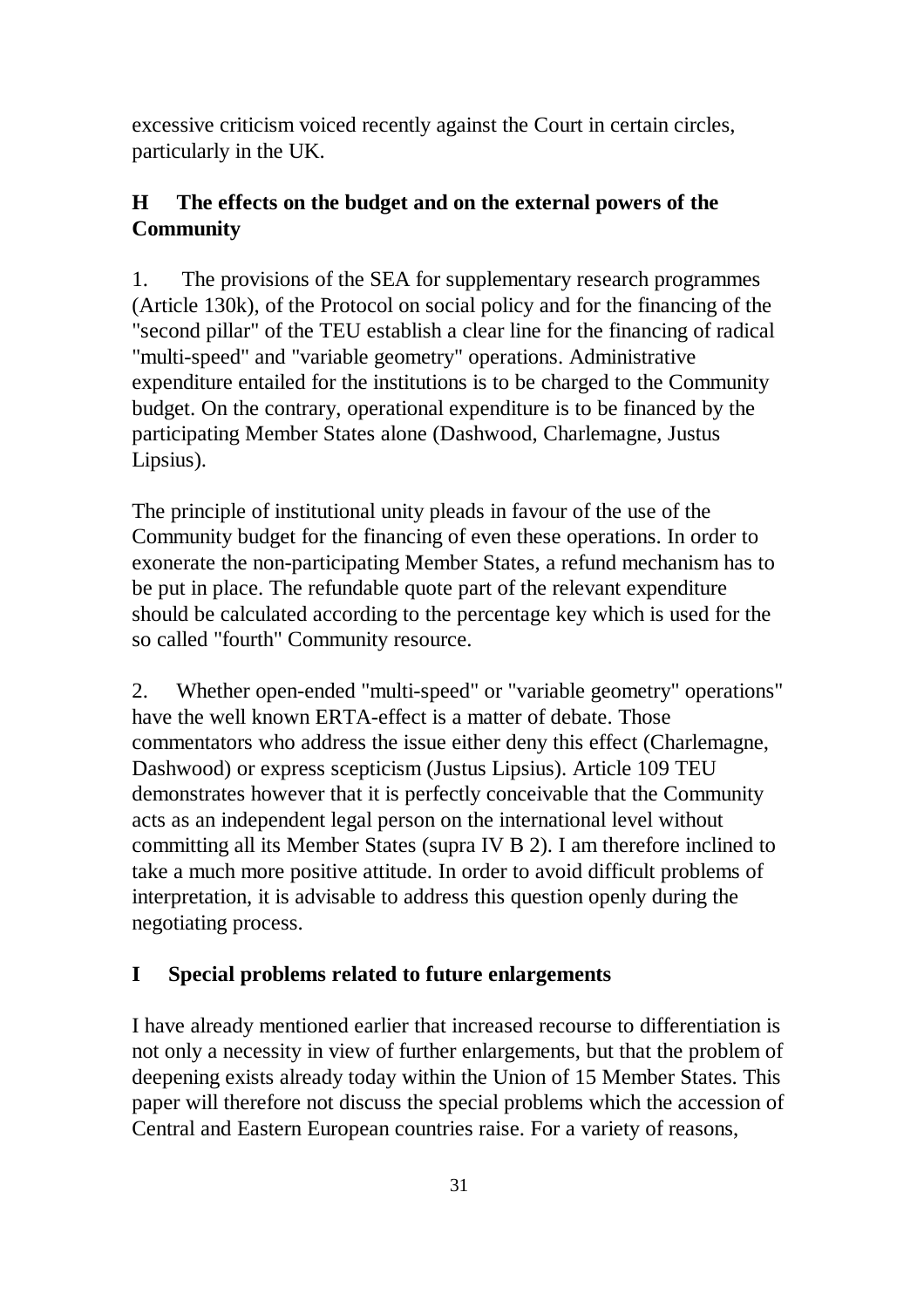these problems are of a special nature. They may require totally new solutions. They are probably more closely related to the accession process than to the general study on the increased use of differentiation within the Community/Union.

### **J The entry into force of a revised Treaty on European Union**

At the end of this discussion of differentiation problems, it is useful to add that the IGC 1996 will have to address an issue of greater importance than any question examined so far, i.e. the provisions for the entry into force of the revised Treaty on European Union. Like others who have expressed their views on this point I believe that the principle of unanimity should be abandoned and that solutions like Article 82 of the Draft Treaty voted in February 1984 on the basis of the Spinelli report or Article 47 of the Herman report should be retained (European Parliament, Federal Trust, Lamers/Schäuble, Justus Lipsius, Ludlow). This is however an institutional problem which exceeds by far the limits of this paper. It will therefore not be examined in detail.

# **VI. CONCLUSION**

The preceding considerations show that the time has come to define the possibilities of open-ended "multi-speed" and "variable geometry" operations in the Treaty (Federal Trust, Curtin, Lamers/Schäuble, Justus Lipsius). The experience of the last years and the discussions which have taken place over the last months have given politicians and experts enough material to draft the appropriate provisions which are to be put into the revised Treaty on European Union.

### BIBLIOGRAPHY

BOURLANGES, J.-L., *L'Europe à trente: Un objet virtuel*, Notes de la Fondation Saint-Simon, n° 70, mars-avril 1995.

BOURLANGES, J.-L., *Draft Report on the Operation of the Treaty on European Union with a View to the 1996 Intergovernmental Conference. Implementation of the Union*, European Parliament, Committee on Institutional Affairs, PE 211.920/A, 10 April 1995.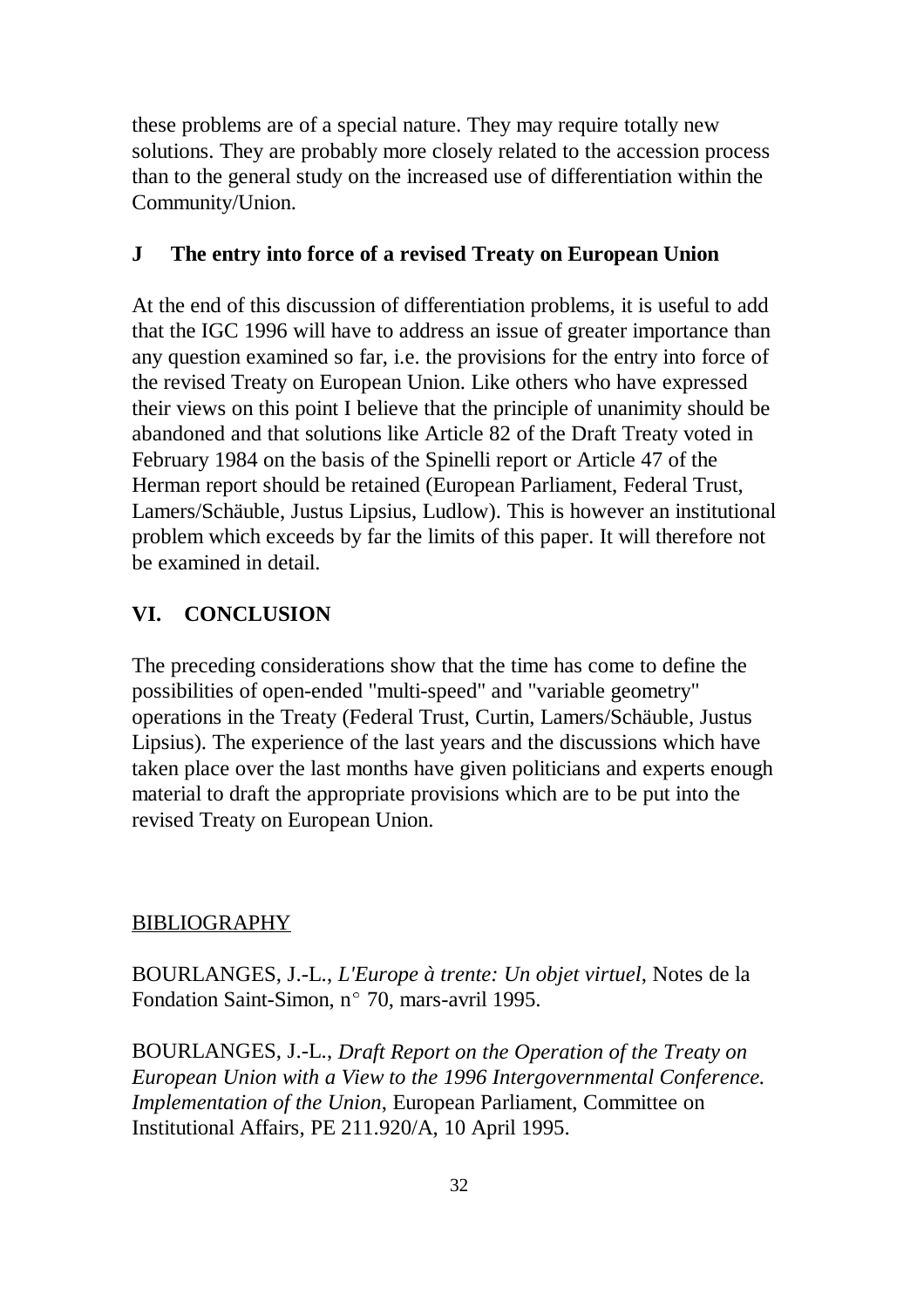CATALA, N. and AMELINE, N., *Quelles réformes pour l'Europe de demain?*, Assemblée Nationale, Délégation pour l'Union Européenne, Rapport d'information n° 1939, 1995.

CHARLEMAGNE, "L'Equilibre entre les Etats Membres", in *L'Equilibre européen. Etudes rassemblées et publiées en hommage à Niels Ersbøll, Secrétaire général du Conseil de l'Union européenne (1980-1994).* 

COMMISSION OF THE EUROPEAN COMMUNITIES, *Rapport sur le fonctionnement du Traité sur l'Union européenne*, SEC(95)731final, 10.O5.1995.

CURTIN, D., "The Shaping of a European Constitution and the 1996 IGC: 'Flexibility' as a Key Paradigm", *Aussenwirtschaft*, 1995, pp. 237-251.

DASHWOOD, A., *Reviewing Maastricht: Issues for the 1996 Intergovernmental Conference*, Seminar Series of the Centre for European Legal Studies at the Møller Centre, Churchill College, Cambridge, 28 January 1995.

DEHAENE, J.-L., *The Intergovernmental Conference of 1996 and the Future of Europe*, Speech at the College of Europe, Bruges, Belgium, 22 March 1995.

DEUBNER, C., *Deutsche Europapolitik: Von Maastricht nach Kerneuropa?*, Nomos Verlagsgesellschaft, Baden-Baden, 1995.

DUTCH GOVERNMENT, *Reflection Paper on the Cooperation in the Fields of Justice and Home Affairs*, The Hague, 23 May 1995.

EHLERMANN, C.-D., "How Flexible is Community Law? An Unusual Approach to the Concept of 'Two Speeds'", *Michigan Law Review*, Vol. 82, April/May 1984, pp. 1274-1293.

EHLERMANN, C.-D., *Rechtliche Überlegungen zum Konzept der abgestuften Integration*, Vorträge, Reden und Berichte aus dem Europa-ETTEENWANN, C.-D., *Rechtiche Obertegungen zum Konzept der*<br>*abgestuften Integration*, Vorträge, Reden und Berichte aus dem Eur<br>Institut, N°46, Europa-Institut der Universität des Saarlandes, 1985.

EUROPEAN PARLIAMENT, *Resolution on the Functioning of the Treaty on European Union with a View to the 1996 Intergovernmental*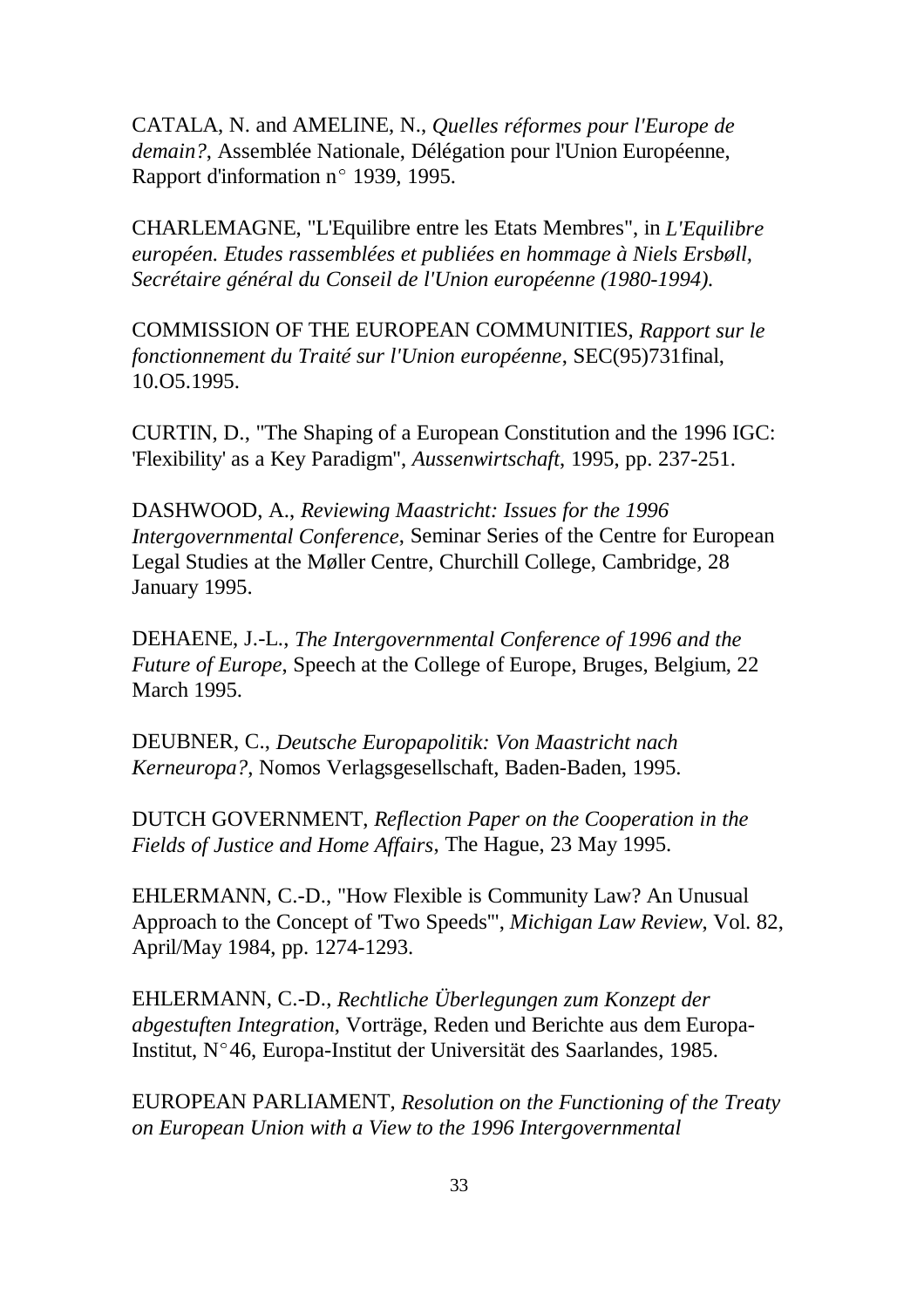*Conference. Implementation and Development of the Union*, A4- 0102/95/Part I.A., 12 May 1995 (Also reprinted in *Europe Documents*, N( 1936/37, 25 May 1995).

FEDERAL TRUST FOR EDUCATION AND RESEARCH, *State of the Union. The Intergovernmental Conference of the European Union 1996*, Federal Trust Papers  $N^{\circ}$  1, London, February 1995.

GUIGOU, E., *Document de réflexion suite aux discussions du groupe de travail sur la Conférence Intergovernementale de 1996*, Groupe Parlementaire du Parti des Socialistes Européens, January 1995.

HERMAN, F., *Report on the Constitution of the European Union*, European Parliament, Committee on Institutional Affairs, A3-0031/94, 27 January 1994.

LAMERS, K. and SCHÄUBLE, W., "Reflections on European Policy", *Europe Documents*, N° 1895/96, 7 Sept. 1994.

LIPSIUS, J., "The 1996 IGC", *European Law Review*, Vol. 20, N° 3, June 1995. (French version, "La CIG de 1996", Revue Trimestrielle de Droit en 5105, J., The 1990 RCC<br>1995. (French version, "La C<br>européen, n° 2, Juillet 1995).

LUDLOW, P. and ERSBøLL, N., *Towards 1996: The Agenda of the Intergovernmental Conference*, Centre for European Policy Studies, Brussels, 1995.

MARTIN, D., *Report on the Functioning of the Treaty on European Union with a View to the 1996 Intergovernmental Conference. Development of the Union*, European Parliament, Committee on Institutional Affairs, A4- 0102/95/Part I.B., 12 May 1995.

NOEL, E., *Perspectives et Développement de l'Union européenne*, Exposé à l'Académie de droit européen, Institut universitaire européen, Florence, 27 June 1994.

QUERMONNE, J.-L., "La Différenciation dans l'Union Européenne: l'Europe à Géométrie Variable", in INSTITUT D'ETUDES EUROPEENNES, UNIVERSITE LIBRE DE BRUXELLES, *La*